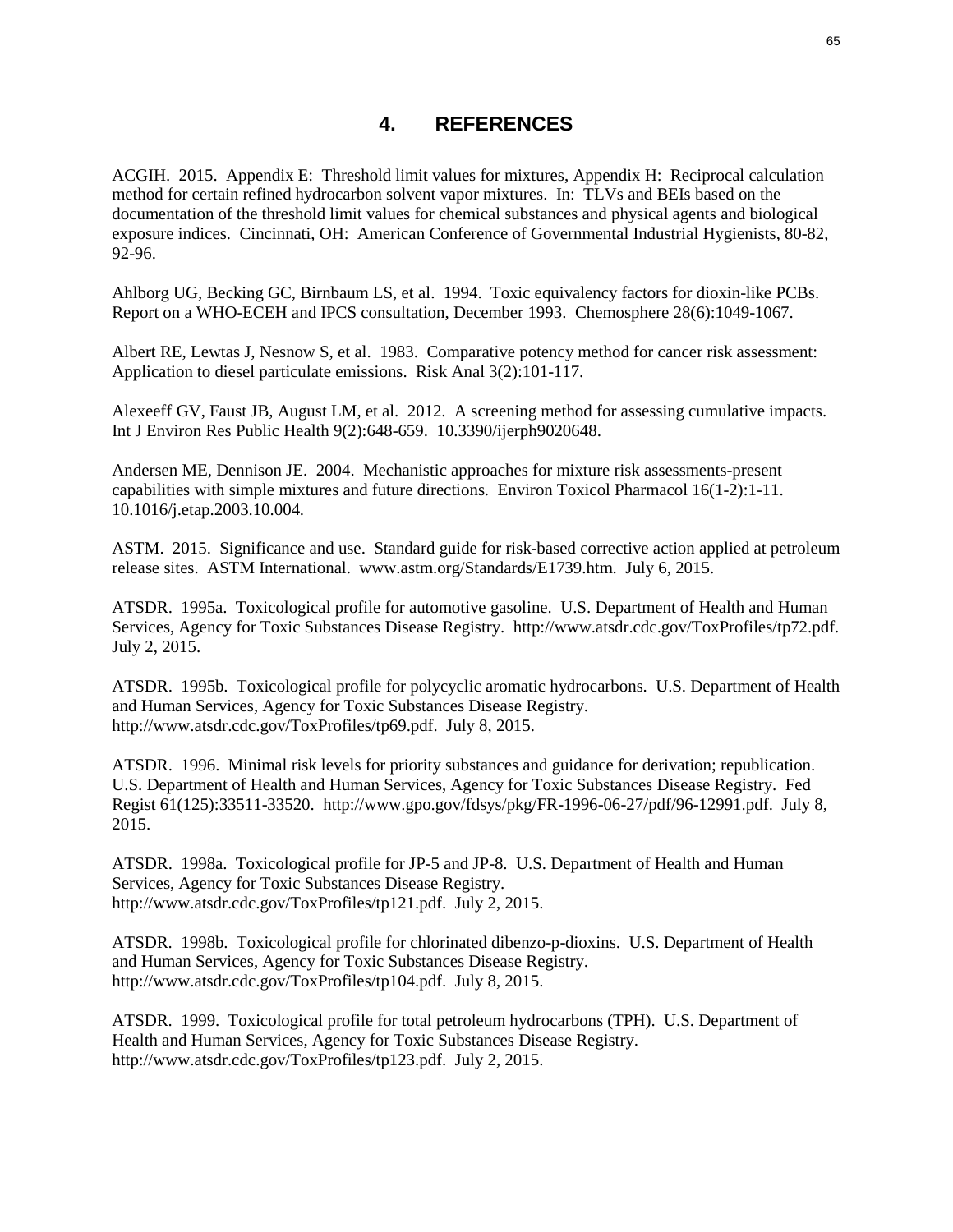ATSDR. 2000a. Toxicological profile for methylene chloride. U.S. Department of Health and Human Services, Agency for Toxic Substances Disease Registry. http://www.atsdr.cdc.gov/ToxProfiles/tp14.pdf. July 2, 2015.

ATSDR. 2000b. Toxicological profile for polychlorinated biphenyls (PCBs). U.S. Department of Health and Human Services, Agency for Toxic Substances Disease Registry. http://www.atsdr.cdc.gov/ToxProfiles/tp17.pdf. July 2, 2015.

ATSDR. 2004a. Guidance manual for the assessment of joint toxic action of chemical mixtures. U.S. Department of Health and Human Services, Centers for Disease Control and Prevention, Agency for Toxic Substances Disease Registry. http://www.atsdr.cdc.gov/interactionprofiles/IP-ga/ipga.pdf. May 8, 2015.

ATSDR. 2004b. Interaction profile for: Benzene, toluene, ethylbenzene, and xylenes (BTEX). U.S. Department of Health and Human Services, Agency for Toxic Substances Disease Registry. http://www.atsdr.cdc.gov/interactionprofiles/IP-btex/ip05.pdf. July 2, 2015.

ATSDR. 2005a. Public health assessment guidance manual (update). U.S. Department of Health and Human Services, Agency for Toxic Substances Disease Registry. http://www.atsdr.cdc.gov/HAC/PHAmanual/. May 8, 2015.

ATSDR. 2008b. Update to the ATSDR policy guideline for dioxins and dioxin-like compounds in residential soil. U.S. Department of Health and Human Services, Centers for Disease Control and Prevention, Agency for Toxic Substances Disease Registry. http://www.atsdr.cdc.gov/substances/dioxin/policy/Dioxin\_Policy\_Guidelines.pdf. July 20, 2015.

ATSDR. 2012a. Toxicological profile for cadmium. U.S. Department of Health and Human Services, Agency for Toxic Substances Disease Registry. http://www.atsdr.cdc.gov/ToxProfiles/tp5.pdf. July 2, 2015.

ATSDR. 2012b. Toxicological profile for 1,4-dioxane. U.S. Department of Health and Human Services, Agency for Toxic Substances Disease Registry. http://www.atsdr.cdc.gov/ToxProfiles/tp187.pdf. July 20, 2015.

ATSDR. 2014. Toxicological profile for trichloroethylene. U.S. Department of Health and Human Services, Agency for Toxic Substances Disease Registry. http://www.atsdr.cdc.gov/ToxProfiles/tp19.pdf. July 2, 2015.

ATSDR. 2015. Toxicological profile for JP-5, JP-8, and Jet A fuels. U.S. Department of Health and Human Services, Agency for Toxic Substances Disease Registry. July 20, 2015.

Barton HA, Creech JR, Godin CS, et al. 1995. Chloroethylene mixtures: Pharmacokinetic modeling and in vitro metabolism of vinyl chloride, trichloroethylene, and trans-1,2-dichloroethylene in rat. Toxicol Appl Pharmacol 130(2):237-247. 10.1006/taap.1995.1029.

Berenbaum MC. 1985. The expected effect of a combination of agents: The general solution. J Theor Biol 114:413-431.

Berenbaum MC. 1989. What is synergy? Pharmacol Rev 41:93-141.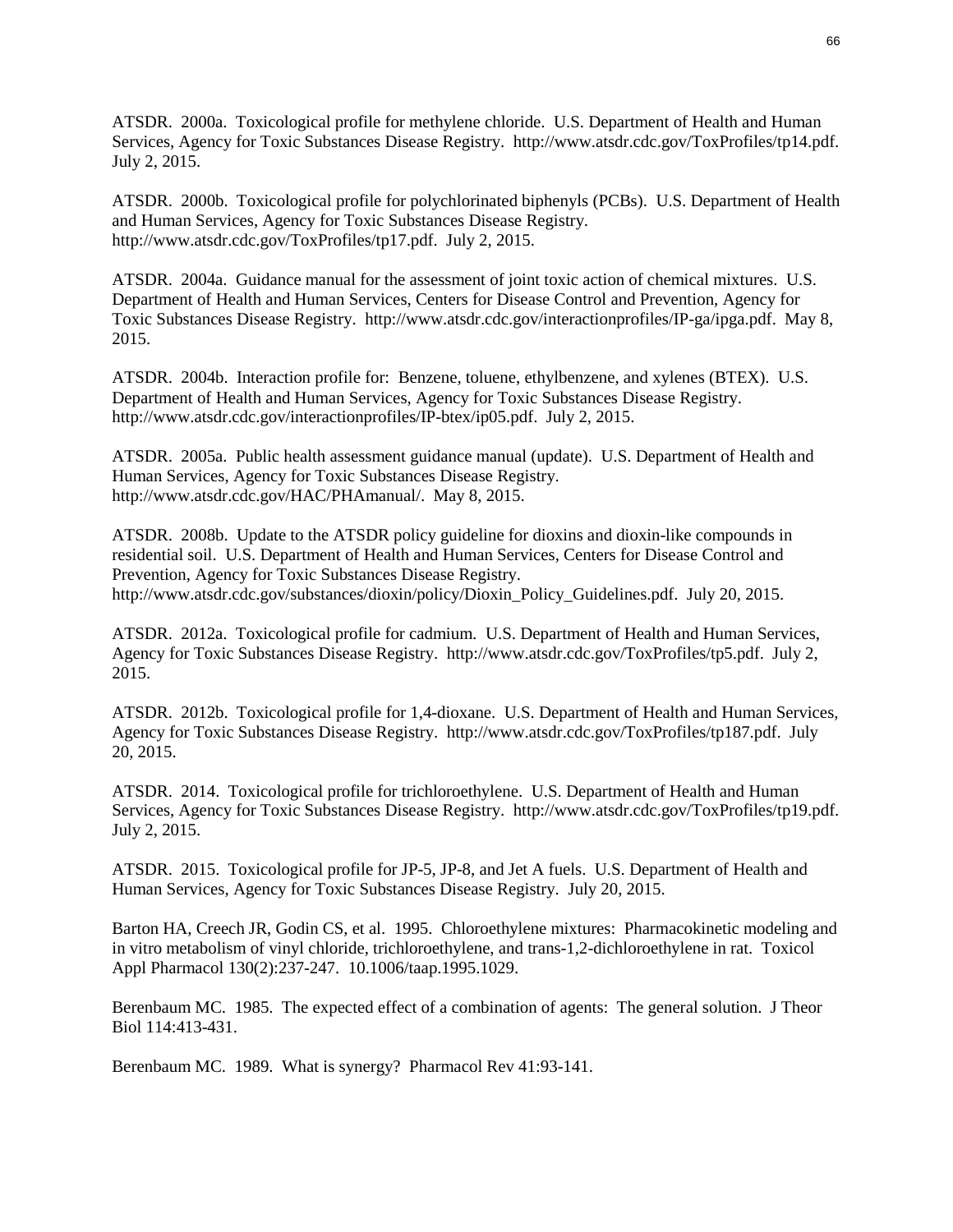Berenbaum MC. 1990. Erratum to What is synergy? [Pharmacol Rev 41:93-141]. Pharmacol Rev 41(3):422.

Birkhoj M, Nellemann C, Jarfelt K, et al. 2004. The combined antiandrogenic effects of five commonly used pesticides. Toxicol Appl Pharmacol 201:10-20.

Birnbaum LS, DeVito MJ. 1995. Use of toxic equivalency factors for risk assessment for dioxins and related compounds. Toxicology 105:391-401.

Bliss CI. 1939. The toxicity of poisons applied jointly. Ann Appl Biol 26:585-615.

Bond JA, Leavens TL, Seaton MJ, et al. 1998. Predicting the toxicity of chemical mixtures. Chemtech July:16-23.

Boobis A, Budinsky R, Collie S, et al. 2011. Critical analysis of literature on low-dose synergy for use in screening chemical mixtures for risk assessment. Crit Rev Toxicol 41(5):369-383. 10.3109/10408444.2010.543655.

Borgert CJ, Price B, Wells CS, et al. 2001. Evaluating chemical interaction studies for mixture risk assessment. Hum Ecol Risk Assess 7(2):259-306. 10.1080/20018091094376.

Borgert CJ, Sargent EV, Casella G, et al. 2012. The human relevant potency threshold: Reducing uncertainty by human calibration of cumulative risk assessments. Regul Toxicol Pharmacol 62(2):313- 328. 10.1016/j.yrtph.2011.10.012.

Bosgra S, van Eijkeren JC, Slob W. 2009. Dose addition and the isobole method as approaches for predicting the cumulative effect of non-interacting chemicals: A critical evaluation. Crit Rev Toxicol 39(5):418-426. 10.1080/10408440902787592.

Boström CE, Gerde P, Hanberg A, et al. 2002. Cancer risk assessment, indicators, and guidelines for polycyclic aromatic hydrocarbons in the ambient air. Environ Health Perspect 110(Suppl 3):451-488.

CAL/EPA. 2010. Cumulative impacts: Building a scientific foundation. California Environmental Protection Agency, Office of Environmental Health Hazard Assessment. http://oehha.ca.gov/ej/pdf/CIReport123110.pdf. May 8, 2015.

Calabrese EJ. 1991. Pragmatic regulatory approaches for assessing complex mixtures of carcinogens. A. Comparative potency method. In: Multiple chemical interactions. Chelsea, MI: Lewis Publishers, 619- 622.

Caldwell JC, Evans MV, Krishnan K. 2012. Cutting edge PBPK models and analyses: Providing the basis for future modeling efforts and bridges to emerging toxicology paradigms. J Toxicol 2012:852384. 10.1155/2012/852384.

Cao Z, Shafer TJ, Crofton KM, et al. 2011. Additivity of pyrethroid actions on sodium influx in cerebrocortical neurons in primary culture. Environ Health Perspect 119(9):1239-1246. 10.1289/ehp.1003394.

Carpenter DO, Arcaro K, Spink DC. 2002. Understanding the human health effects of chemical mixtures. Environ Health Perspect 110(Suppl 1):25-42.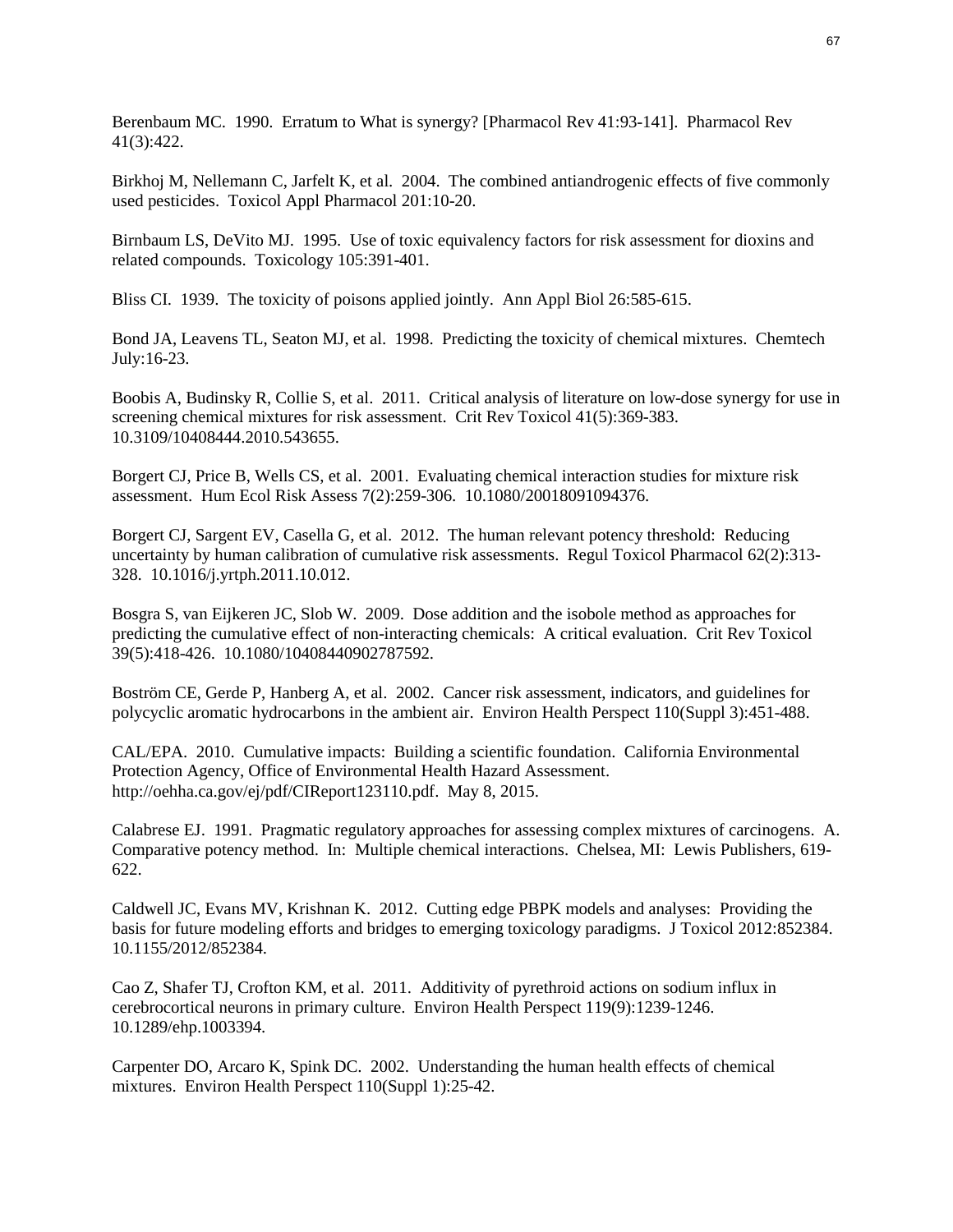Charles GD, Gennings C, Tornesi B, et al. 2007. Analysis of the interaction of phytoestrogens and synthetic chemicals: An in vitro/in vivo comparison. Toxicol Appl Pharmacol 218:280-288.

Charles GD, Gennings C, Zacharaweski TR, et al. 2002a. An approach for assessing estrogen receptormediated interactions in mixtures of three chemicals: A pilot study. Toxicol Sci 68:349-360.

Charles GD, Gennings C, Zacharewski TR, et al. 2002b. Assessment of interactions of diverse ternary mixtures in an estrogen receptor-alpha reporter assay. Toxicol Appl Pharmacol 180:11-21.

Christiansen S, Scholze M, Dalgaard M, et al. 2009. Synergistic disruption of external male sex organ development by a mixture of four antiandrogens. Environ Health Perspect 117(12):1839-1846. 10.1289/ehp.0900689.

Cizmas L, McDonald TJ, Phillips TD, et al. 2004. Toxicity characterization of complex mixtures using biological and chemical analysis in preparation for assessment of mixture similarity. Environ Sci Technol 38(19):5127-5133.

Cogliano VJ. 1997. Plausible upper bounds: Are their sums plausible? Risk Anal 17(1):77-84.

Courter LA, Luch A, Musafia-Jeknic T, et al. 2008. The influence of diesel exhaust on polycyclic aromatic hydrocarbon-induced DNA damage, gene expression, and tumor initiation in Sencar mice in vivo. Cancer Lett 265(1):135-147. 10.1016/j.canlet.2008.02.017.

CPSC. 2014. Chronic hazard advisory panel on phthalates and phthalate alternatives (with appendices). Bethesda, MD: U.S. Consumer Product Safety Commission. http://www.cpsc.gov/PageFiles/169902/CHAP-REPORT-With-Appendices.pdf. May 8, 2015.

Crofton KM, Craft ES, Hedge JM, et al. 2005. Thyroid-hormone–disrupting chemicals: Evidence for dose-dependent additivity or synergism. Environ Health Perspect 113(11):1549-1554. 10.1289/ehp.8195.

Crump KS. 1984. A new method for determining allowable daily intakes. Fundam Appl Toxicol 4:854- 871.

Crump KS. 1995. Calculation of benchmark doses from continuous data. Risk Anal 15:79-89.

Dawson DA. 1994. Chemical mixture toxicity assessment using an alternative-species model: Applications, opportunities, and perspectives. In: Yang SHY, ed. Toxicology of chemical mixtures. Case studies, mechanisms, and novel approaches. San Diego, CA: Academic Press, 539-563.

De Rosa CT, Brown D, Dhara R, et al. 1997c. Appendices for ATSDR interim policy guideline. J Clean Technol Environ Toxicol Occup Med 6(2):139-163.

De Rosa CT, Brown D, Dhara R, et al. 1997a. Dioxin and dioxin-like compounds in soil, Part I: ATSDR interim policy guideline. Agency for Toxic Substances and Disease Registry. Toxicol Ind Health 13(6):759-768.

De Rosa CT, Brown D, Dhara R, et al. 1997b. Dioxin and dioxin-like compounds in soil, Part II: Technical support document for ATSDR Interim Policy Guideline. Toxicol Ind Health 13(6):769-804.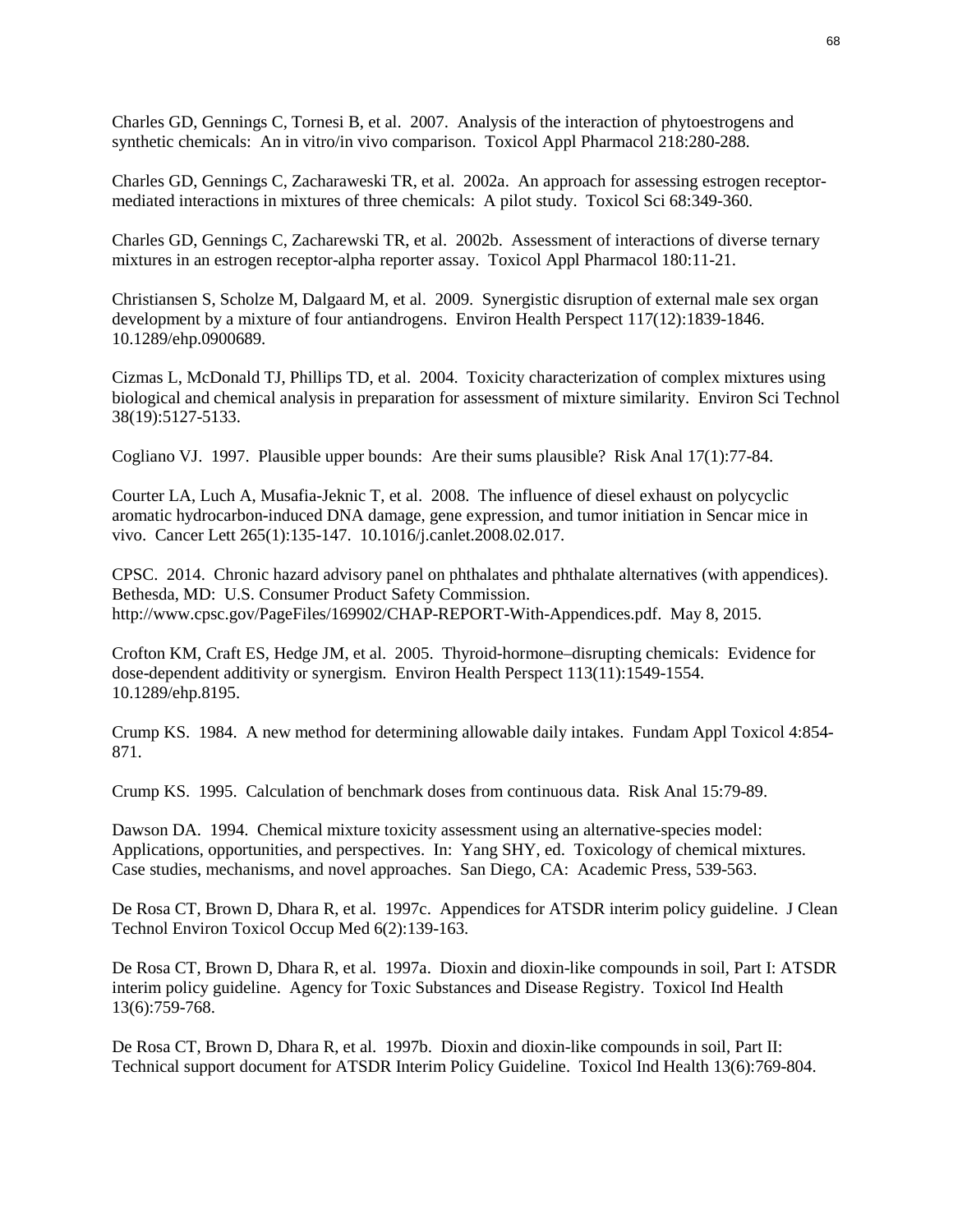De Rosa CT, Johnson BL, Fay M, et al. 1996. Public health implications of hazardous waste sites: Findings, assessment and research. Food Chem Toxicol 34:1131-1138.

De Rosa CT, Pohl HR, Williams M, et al. 1998. Public health implications of environmental exposures. Environ Health Perspect 106(Supp 1):369-378.

De Rosa CT, Stevens YW, Johnson BL. 1993. Cancer policy framework for: Public health assessment of carcinogens in the environment. Toxicol Ind Health 9(4):559-575.

deFur PL, Evans GW, Cohen Hubal EA, et al. 2007. Vulnerability as a function of individual and group resources in cumulative risk assessment. Environ Health Perspect 115(5):817-824. 10.1289/ehp.9332.

DeMarini DM, Gallagher JE, Houk VS, et al. 1989. Toxicological evaluation of complex industrial wastes: Implications for exposure assessment. Toxicol Lett 49(2-3):199-214.

Dennison JE, Andersen ME, Clewell HJ, et al. 2004. Development of a physiologically based pharmacokinetic model for volatile fractions of gasoline using chemical lumping analysis. Environ Sci Technol 38(21):5674-5681.

Dennison JE, Andersen MEl, Yang RSH. 2003. Characterization of the pharmacokinetics of gasoline using PBPK modeling with a complex mixtures chemical lumping approach. Inhal Toxicol 15:961-986.

DEPA. 2009. Expert workshop on combination effects of chemicals, 28-30 January 2009, Hornbaek, Denmark. Danish Ministry of the Environment, Danish Environmental Protection Agency. http://www.food.dtu.dk/~/media/Institutter/Foedevareinstituttet/Publikationer/Pub-2009/2009%20bilag\_2\_expertworkshop.ashx?la=da. May 14, 2015.

Dobrev ID, Andersen ME, Yang RS. 2001. Assessing interaction thresholds for trichloroethylene in combination with tetrachloroethylene and 1,1,1-trichloroethane using gas uptake studies and PBPK modeling. Arch Toxicol 75(3):134-144.

Dobrev ID, Andersen ME, Yang RS. 2002. In silico toxicology: Simulating interaction thresholds for human exposure to mixtures of trichloroethylene, tetrachloroethylene, and 1,1,1-trichloroethane. Environ Health Perspect 110(10):1031-1039.

Dobrev ID, Andersen ME, Yang RSH. 2001. Assessing interaction thresholds for trichloroethylene in combination with tetrachloroethylene and 1,1,1-trichloroethane using gas uptake studies and PBPK modeling. Arch Toxicol 75:134-144.

DuBois KP. 1961. Potentiation of the toxicity of organophosphorus compounds. Adv Pest Control Res 4:117-151.

EC. 2012. Toxicity and assessment of chemical mixtures. European Commission. Scientific Committee on Health and Environmental Risks (SCHER), Scientific Committee on Emerging and Newly Identified Health Risks (SCENIHR), and Scientific Committee on Consumer Safety (SCCS). http://ec.europa.eu/health/scientific\_committees/environmental\_risks/docs/scher\_o\_155.pdf. July 10, 2015.

EFSA. 2013. International frameworks dealing with human risk assessment of combined exposure to multiple chemicals. European Food Safety Authority. EFSA J 11(7):3313. http://www.efsa.europa.eu/de/efsajournal/doc/3313.pdf. July 29, 2015.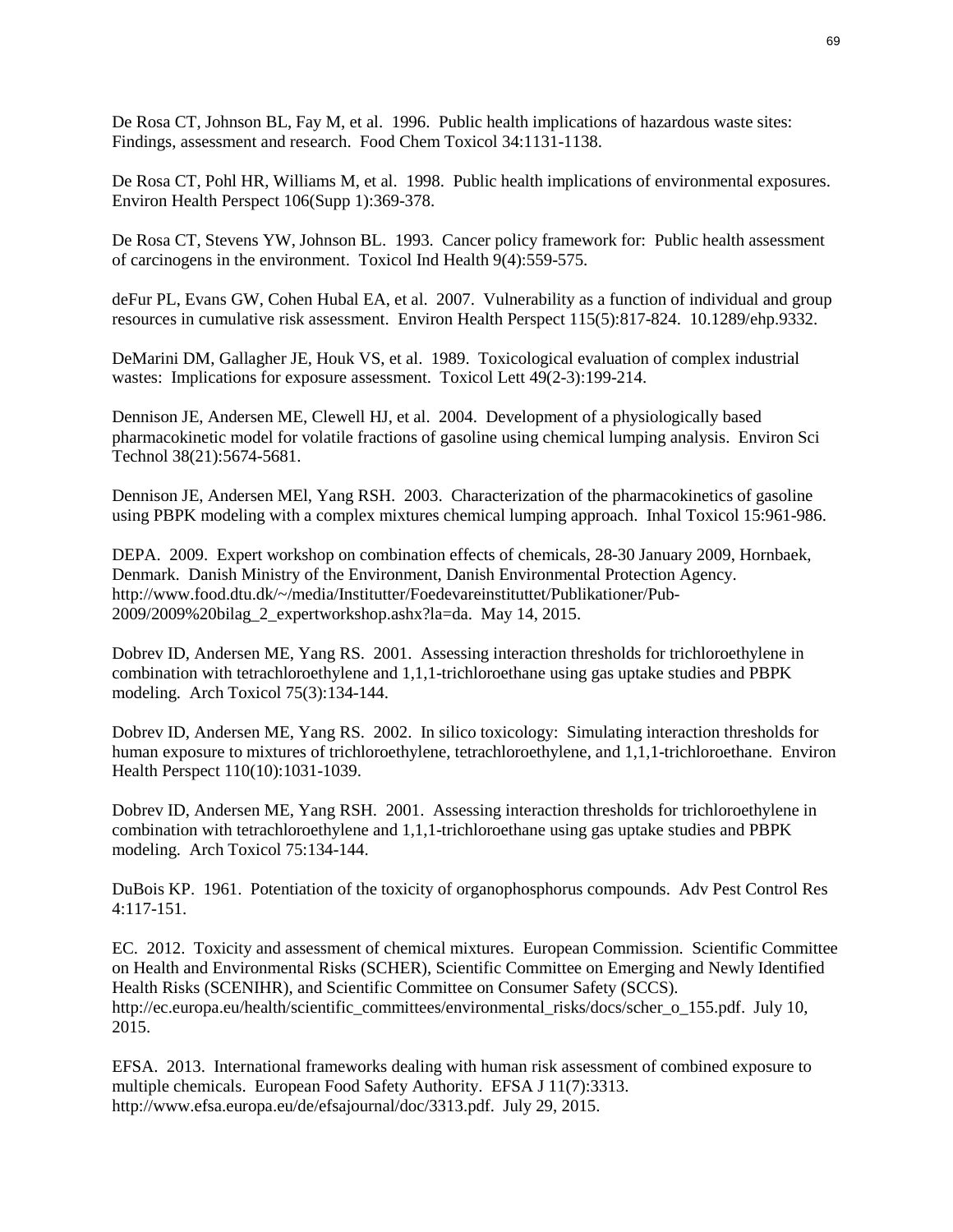Eide I, Neverdal G, Thorvaldsen B, et al. 2002. Toxicological evaluation of complex mixtures by pattern recognition: Correlating chemical fingerprints to mutagenicity. Environ Health Perspect 110(Suppl 6):985-988.

Eide I, Neverdal G, Thorvaldsen B, et al. 2004. Toxicological evaluation of complex mixtures: Fingerprinting and multivariate analysis. Environ Toxicol Pharmacol 18(2):127-133. 10.1016/j.etap.2004.01.011.

El-Masri HA, Mumtaz MM, Yushak ML. 2004. Application of physiologically-based pharmacokinetic modeling to investigate the toxicological interaction between chlorpyrifos and parathion in the rat. Environ Toxicol Pharmacol 16(1-2):57-71. 10.1016/j.etap.2003.10.002.

El-Masri HA, Tessari JD, Yang RSH. 1996. Exploration of an interaction threshold for the joint toxicity of trichloroethylene and 1,1-dichloroethylene: utilization of a PBPK model. Arch Toxicol 70:527-539.

EPA. 1984. Carcinogen assessment of coke oven emissions. Washington, DC: U.S. Environmental Protection Agency. EPA600682003F. http://nepis.epa.gov/Exe/ZyPURL.cgi?Dockey=30000WL4.txt. July 2, 2015.

EPA. 1986. Guidelines for the health risk assessment of chemical mixtures. U.S. Environmental Protection Agency. Fed Regist 51:34014-34025.

EPA. 1988. Technical support document on health risk assessment of chemical mixtures. Washington, DC: U.S. Environmental Protection Agency. EPA600890064. http://ofmpub.epa.gov/eims/eimscomm.getfile?p\_download\_id=435329. July 8, 2015.

EPA. 1989a. Risk assessment guidance for superfund. Volume I. Human health evaluation manual (Part A). Washington, DC: U.S. Environmental Protection Agency, Office of Emergency and Remedial Response. EPA5401859002. http://www.epa.gov/oswer/riskassessment/ragsa/pdf/rags\_a.pdf. July 22, 2015.

EPA. 1989b. Interim procedures for estimating risks associated with exposures to mixtures of chlorinated dibenzo-p-dioxins and -dibenzofurans (CDDs and CDFs) and 1989 update. Washington, DC: U.S. Environmental Protection Agency. EPA625389016.

EPA. 1993. Provisional guidance for quantitative risk assessment of polycyclic aromatic hydrocarbons. U.S. Environmental Protection Agency. EPA600R93089. PB94116571. http://ofmpub.epa.gov/eims/eimscomm.getfile?p\_download\_id=466885. July 21, 2015.

EPA. 1994. Estimating exposures and risks. Estimating exposure to dioxin-like compounds 3: Sitespecific assessment procedures Washington, DC: U.S. Environmental Protection Agency. EPA600688005Cc.

EPA. 1996. PCBs: Cancer dose-response assessment and application to environmental mixtures. U.S. Environmental Protection Agency. National Center for Environmental Assessment. Office of Research and Development.

EPA. 2000. Supplementary guidance for conducting health risk assessment of chemical mixtures. Washington, DC: U.S. Environmental Protection Agency. EPA630R00002. http://ofmpub.epa.gov/eims/eimscomm.getfile?p\_download\_id=4486. July 2, 2015.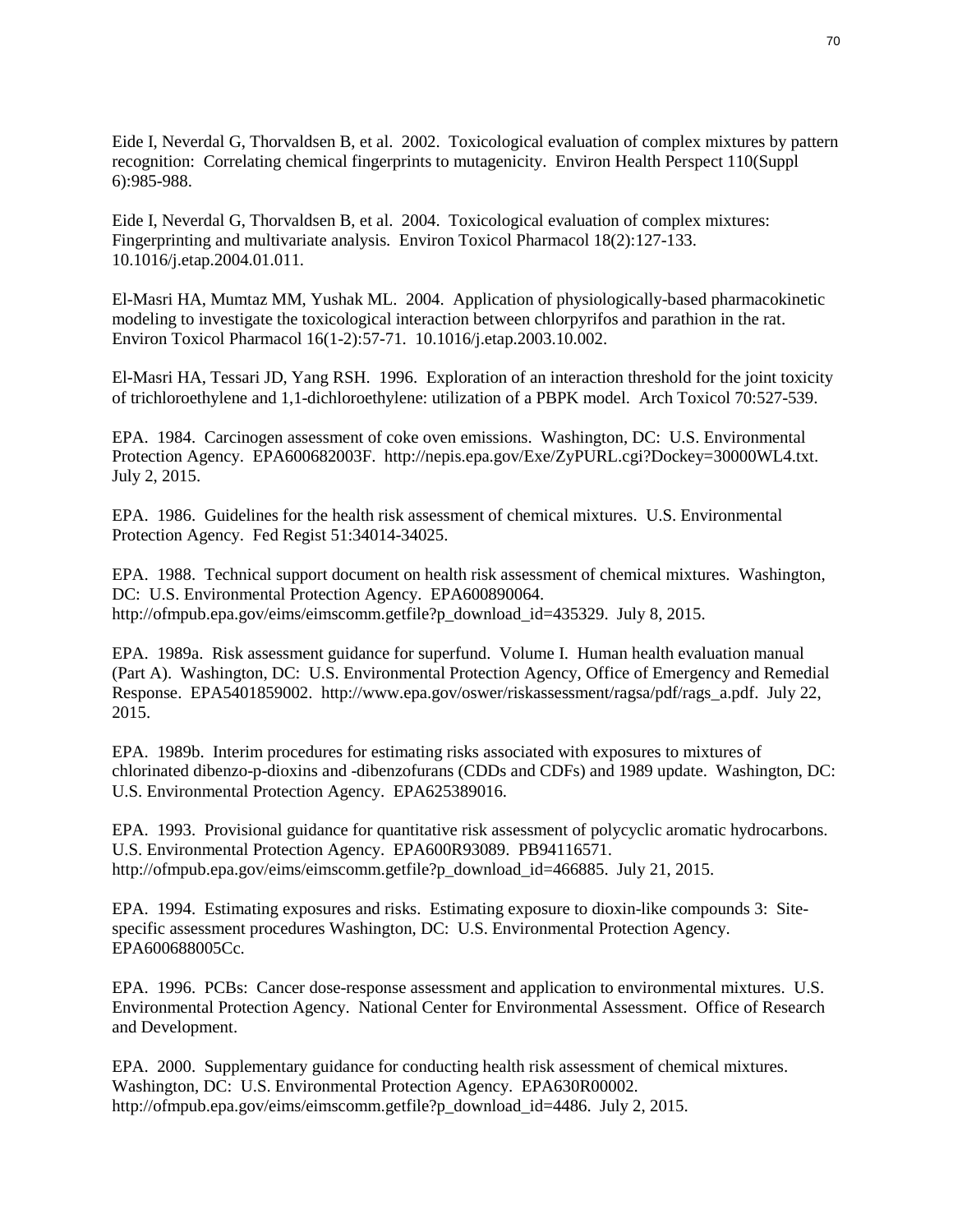EPA. 2001a. Memorandum thiocarbamates: A determination of the existence of a common mechanism of toxicity and a screening level cumulative food risk assessment. U.S. Environmental Protection Agency. http://epa.gov/pesticides/cumulative/thiocarb.pdf. May 8, 2015.

EPA. 2001b. The determination of whether dithiocarbamate pesticides share a common mechanism of toxicity. U.S. Environmental Protection Agency. http://epa.gov/pesticides/cumulative/dithiocarb.pdf. July 13, 2015.

EPA. 2002b. Guidance on cumulative risk assessment of pesticide chemicals that have a common mechanism of toxicity. U.S. Environmental Protection Agency. http://www.epa.gov/oppfead1/trac/science/cumulative\_guidance.pdf. May 8, 2015.

EPA. 2002c. Health assessment document for diesel engine exhaust. Washington, DC: U.S. Environmental Protection Agency. EPA600890057F. http://nepis.epa.gov/Exe/ZyPURL.cgi?Dockey=300055PV.txt. July 20, 2015.

EPA. 2003. Framework for cumulative risk assessment Washington, DC: U.S. Environmental Protection Agency. EPA600P02001F. http://www2.epa.gov/sites/production/files/2014- 11/documents/frmwrk\_cum\_risk\_assmnt.pdf. May 8, 2015.

EPA. 2006a. Approaches for the application of physiologically based pharmacokinetic (PBPK) models and supporting data in risk assessment. Washington, DC: U.S. Environmental Protection Agency, Office of Research and Development. EPA600R05043F.

EPA. 2006b. Organophosphorus cumulative risk assessment-2006 update. U.S. Environmental Protection Agency. http://www.epa.gov/pesticides/cumulative/2006-op/. May 11, 2015.

EPA. 2006c. Cumulative risk from chloroacetanilide pesticides. U.S. Environmental Protection Agency. http://www.epa.gov/pesticides/cumulative/chloro\_cumulative\_risk.pdf. July 13, 2015.

EPA. 2006d. Triazine cumulative risk assessment. U.S. Environmental Protection Agency. http://www.epa.gov/pesticides/reregistration/REDs/triazine cumulative risk.pdf. July 30, 2015.

EPA. 2007a. Guidance for evaluating the oral bioavailability of metals in soils for use in human health risk assessment. U.S. Environmental Protection Agency. OSWER 9285.7-80. http://www.epa.gov/superfund/bioavailability/bio\_guidance.pdf. July 22, 2015.

EPA. 2007b. Revised n-methyl carbamate cumulative risk assessment. U.S. Environmental Protection Agency. http://www.epa.gov/oppsrrd1/reregistration/REDs/nmc\_revised\_cra.pdf. May 14, 2015.

EPA. 2010a. Final report bioavailability of dioxins and dioxin-like compounds in soil. U.S. Environmental Protection Agency. http://www.epa.gov/superfund/health/contaminants/dioxin/pdfs/Final\_dioxin\_RBA\_Report\_12\_20\_10.pd

f. May 8, 2015.

EPA. 2010b. Recommended Toxicity Equivalence Factors (TEFs) for human health risk assessments of 2,3,7,8-tetrachlorodibenzo-p-dioxin and dioxin-like compounds. U.S. Environmental Protection Agency. PB2011106152. EPA100R10005. https://nepis.epa.gov/Exe/ZyPURL.cgi?Dockey=P1009HJ9.txt. November 19, 2016.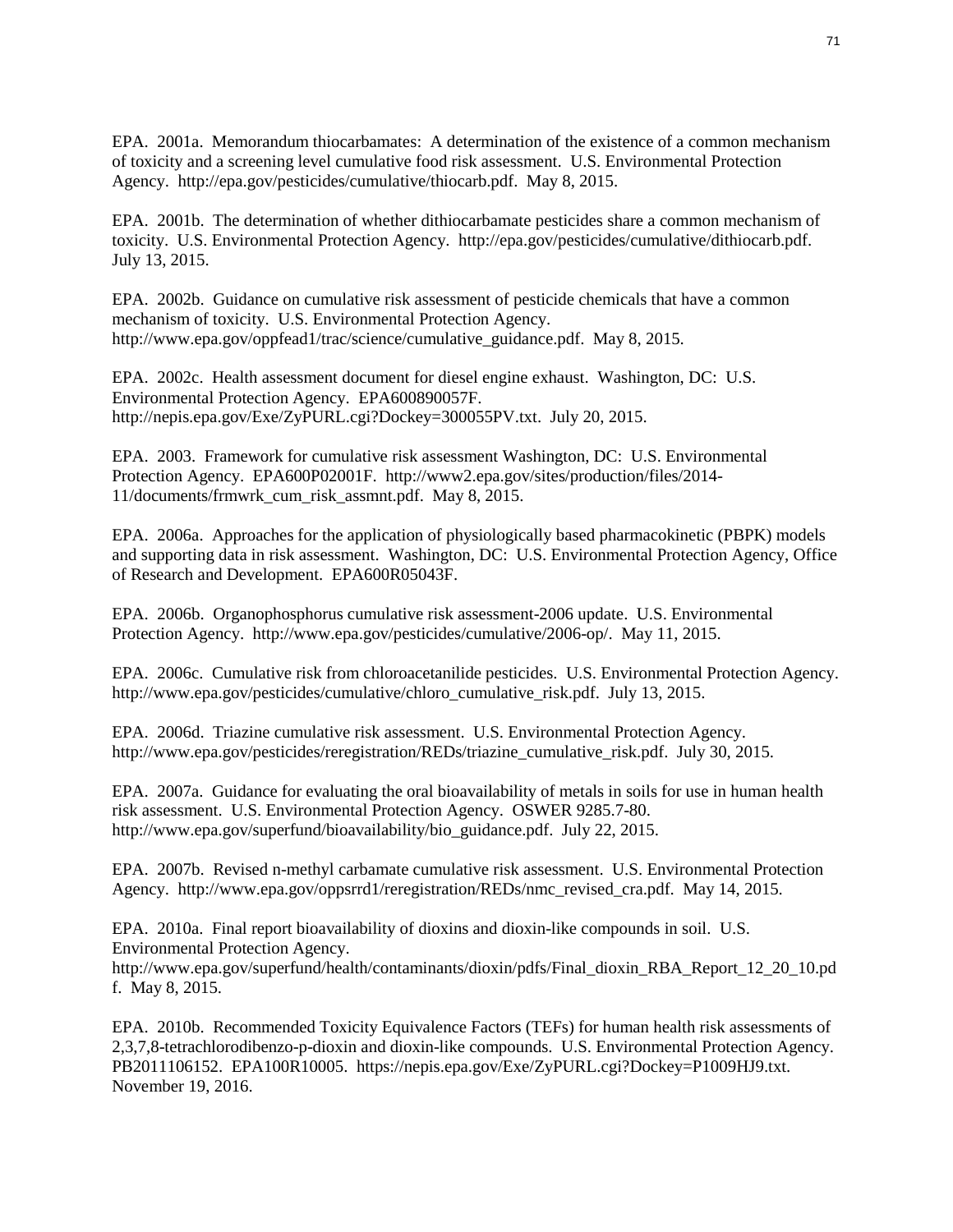EPA. 2011b. Pyrethroid cumulative risk assessment. U.S. Environmental Protection Agency. EPA-HQ-OPP-2011-0746-0003. http://www.regulations.gov/#!documentDetail;D=EPA-HQ-OPP-2011-0746- 0003. May 14, 2015.

EPA. 2011c. Summary of results for the 2005 national scale assessment. Technology transfer network air toxics 2005 National-scale air toxics assessment. U.S. Environmental Protection Agency. http://www.epa.gov/ttn/atw/nata2005/05pdf/sum\_results.pdf. July 20, 2015.

EPA. 2012a. Benchmark dose technical guidance. Washington, DC: U.S. Environmental Protection Agency. EPA100R12001. http://www2.epa.gov/sites/production/files/2015- 01/documents/benchmark\_dose\_guidance.pdf. July 20, 2015.

EPA. 2012b. EPA'S Reanalysis of key issues related to dioxin toxicity and response to NAS comments, Volume 1. (CAS No. 1746-01-6). In Support of Summary Information on the Integrated Risk Information System (IRIS). Environmental Protection Agency. 344. 14. EPA600R10038F. PB2012108154. http://www.epa.gov/iris/supdocs/dioxinv1sup.pdf. July 15, 2015.

Ermler S, Scholze M, Kortenkamp A. 2011. The suitability of concentration addition for predicting the effects of multi-component mixtures of up to 17 anti-androgens with varied structural features in an in vitro AR antagonist assay. Toxicol Appl Pharmacol 257(2):189-197. 10.1016/j.taap.2011.09.005.

Ermler S, Scholze M, Kortenkamp A. 2013. Seven benzimidazole pesticides combined at sub-threshold levels induce micronuclei in vitro. Mutagenesis 28(4):417-426. 10.1093/mutage/get019.

Ermler S, Scholze M, Kortenkamp A. 2014. Genotoxic mixtures and dissimilar action: concepts for prediction and assessment. Arch Toxicol 88(3):799-814. 10.1007/s00204-013-1170-x.

Evans AM, Rice GE, Wright JM, et al. 2014. Exploratory cumulative risk assessment (CRA) approaches using secondary data. Hum Ecol Risk Assess 20:704-723.

Evans RM, Scholze M, Kortenkamp A. 2012. Additive mixture effects of estrogenic chemicals in human cell-based assays can be influenced by inclusion of chemicals with differing effect profiles. PLoS ONE 7(8):e43606. 10.1371/journal.pone.0043606.

Fattore E, Trossvik C, Hakansson H. 2000. Relative potency values derived from hepatic vitamin A reduction in male and female Sprague-Dawley rats following subchronic dietary exposure to individual polychlorinated dibenzo-p-dioxin and dibenzofuran congeners and a mixture thereof. Toxicol Appl Pharmacol 165:184-194.

Fay RM, Feron VJ. 1996. Complex mixtures: Hazard identification and risk assessment. Food Chem Toxicol 34(11-12):1175-1176.

Feder PI, Ma ZJ, Bull RJ, et al. 2009a. Evaluating sufficient similarity for disinfection by-product (DBP) mixtures: Multivariate statistical procedures. J Toxicol Environ Health A 72(7):468-481. 10.1080/15287390802608965.

Feder PI, Ma ZJ, Bull RJ, et al. 2009b. Evaluating sufficient similarity for drinking-water disinfection by-product (DBP) mixtures with bootstrap hypothesis test procedures. J Toxicol Environ Health A 72(7):494-504. 10.1080/15287390802608981.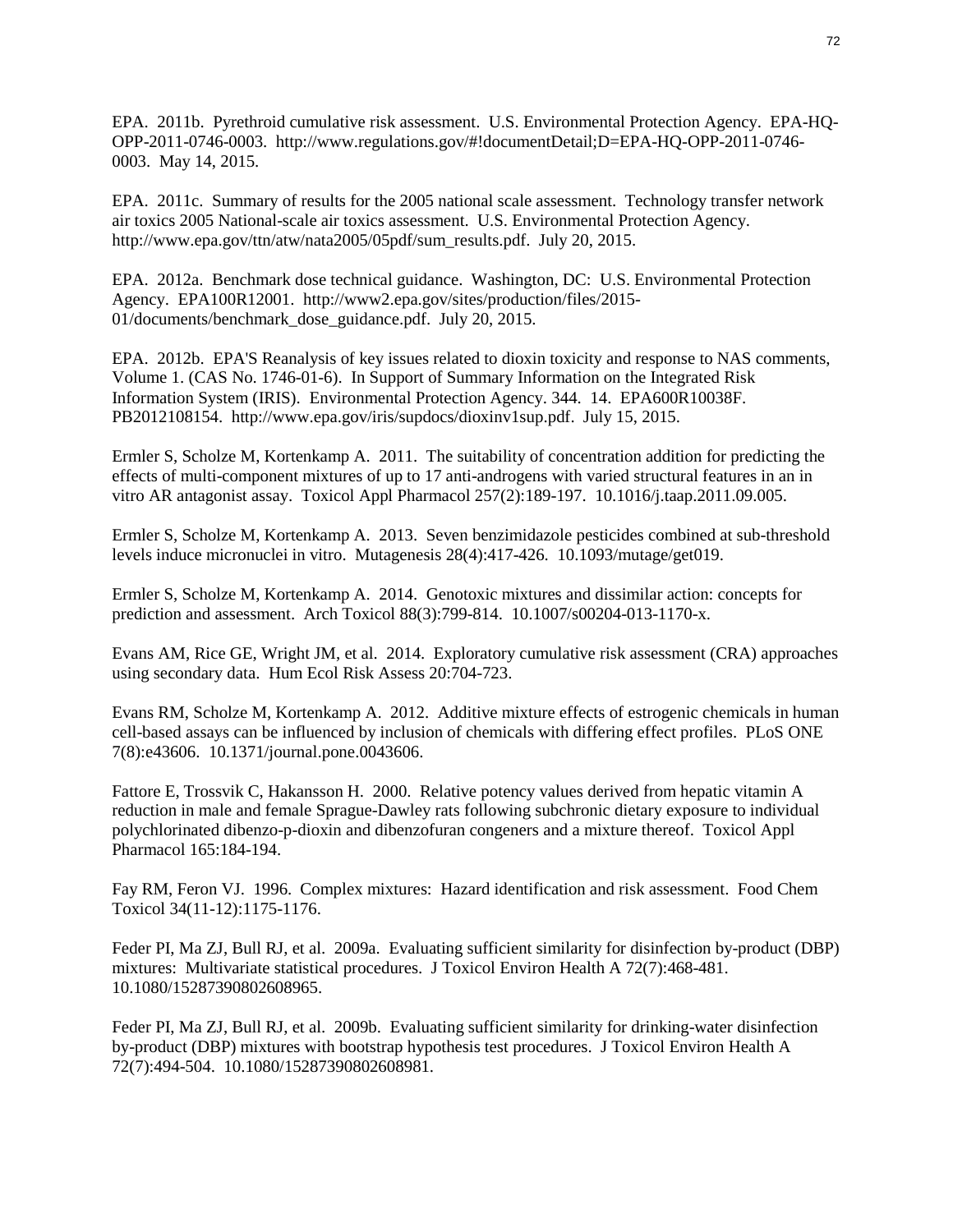Feron VJ, Groten JP, vanZorge JA, et al. 1995. Toxicity studies in rats of simple mixtures of chemicals with the same different target organs. Toxicol Lett 82/83:502-512.

Feron VJ, van Vliet PW, Notten WR. 2004. Exposure to combinations of substances: A system for assessing health risks. Environ Toxicol Pharmacol 18(3):215-222. 10.1016/j.etap.2003.11.009.

Feuston MH, Low LK, Hamilton CE, et al. 1994. Correlation of systemic and developmental toxicities with chemical component classes of refinery streams. Fundam Appl Toxicol 22:622-630.

Finney DJ. 1971. Probit analysis. 3rd ed. London: Cambridge University Press.

Gao X, Son DS, Terranova PF, et al. 1999. Toxic equivalency factors of polychlorinated dibenzo-pdioxins in an ovulation model: Validation of the toxic equivalency concept for one aspect of endocrine disruption. Toxicol Appl Pharmacol 157:107-116.

Gaylor D, Ryan L, Krewski D, et al. 1998. Procedures for calculating benchmark doses for health risk assessment. Regul Toxicol Pharmacol 28:150-164.

Gennings C, Carter W, Campain J, et al. 2002. Statistical analysis of interactive cytotoxicity in human epidermal keratinocytes following exposure to a mixture of four metals. J Agric Biol Environ Stat 7(1):58-73. 10.1198/108571102317475062.

Gennings C, Carter WH, Jr., Carchman RA, et al. 2005. A unifying concept for assessing toxicological interactions: changes in slope. Toxicol Sci 88(2):287-297. 10.1093/toxsci/kfi275.

Gennings C, Carter WH, Jr., Carney EW, et al. 2004. A novel flexible approach for evaluating fixed ratio mixtures of full and partial agonists. Toxicol Sci 80(1):134-150. 10.1093/toxsci/kfh134.

Gray TM, Simpson BJ, Nicolich MJ, et al. 2013. Assessing the mammalian toxicity of high-boiling petroleum substances under the rubric of the HPV program. Regul Toxicol Pharmacol 67(Suppl 2):S4- S9.

Groten JP, Schoen ED, Van BPJ, et al. 1997. Subacute toxicity of a mixture of nine chemicals in rats: Detecting interactive effects with a fractionated two-level factorial design. Fundam Appl Toxicol 36:15- 29.

Haddad S, Beliveau M, Tardif R, et al. 2001. A PBPK modeling-based approach to account for interactions in the health risk assessment of chemical mixtures. Toxicol Sci 63(1):125-131.

Haddad S, Charest-Tardif G, Krishnan K. 2000b. Physiologically based modeling of the maximal effect of metabolic interactions on the kinetics of components of complex chemical mixtures. J Toxicol Environ Health A 61(3):209-223.

Haddad S, Charest-Tardif G, Tardif R, et al. 2000a. Validation of a physiological modeling framework for simulating the toxicokinetics of chemicals in mixtures. Toxicol Appl Pharmacol 167(3):199-209. 10.1006/taap.2000.8991.

Haddad S, Tardif R, Charest-Tardif G, et al. 1999a. Physiological modeling of the toxicokinetic interactions in a quaternary mixture of aromatic hydrocarbons. Toxicol Appl Pharmacol 161:249-257.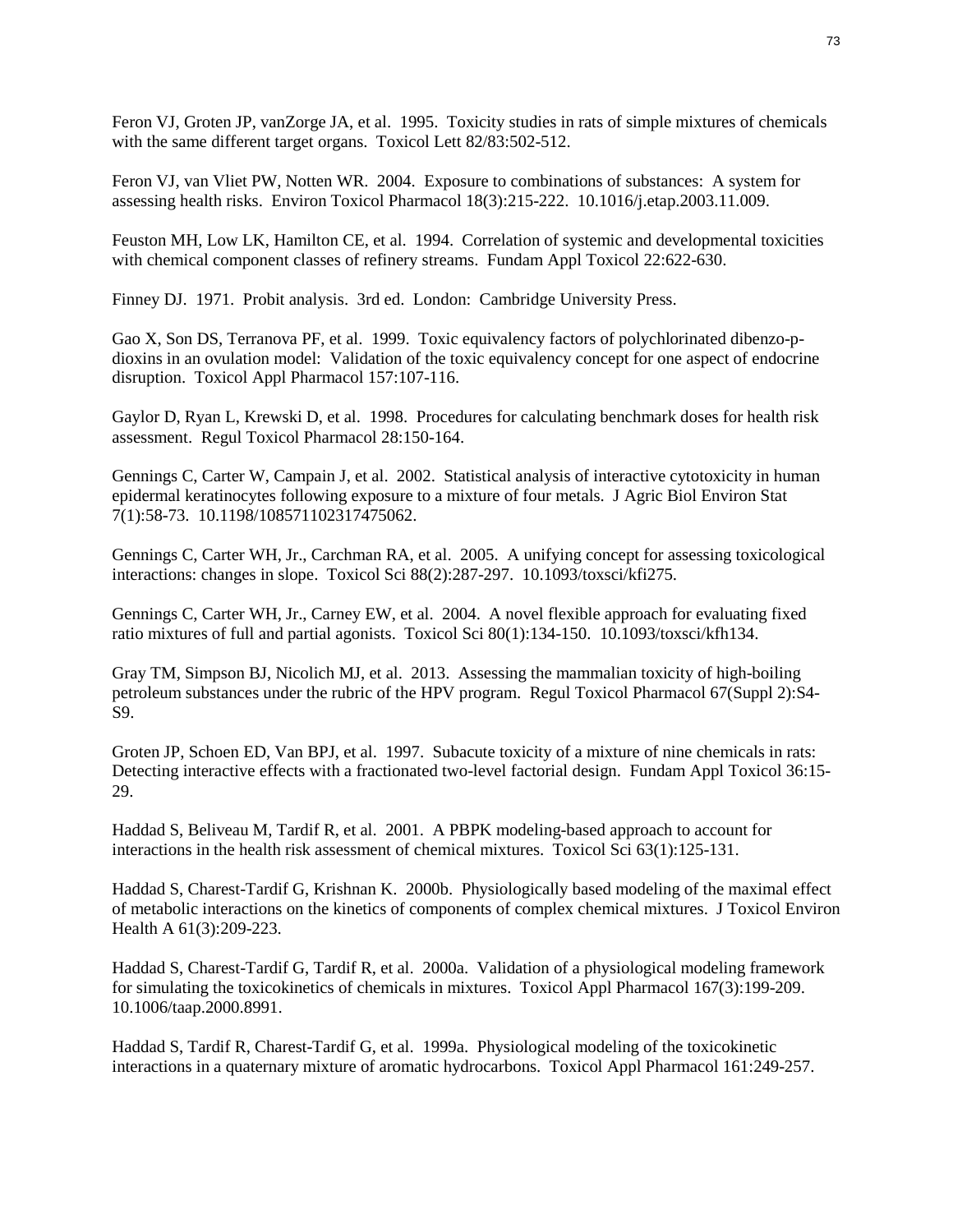Haddad S, Tardif R, Viau C, et al. 1999b. A modeling approach to account for toxicokinetic interactions in the calculation of biological hazard index for chemical mixtures. Toxicol Lett 108:303-308.

Hamm JT, Chen CY, Birnbaum LS. 2003. A mixture of dioxins, furans, and non-ortho PCBs based upon consensus toxic equivalency factors produces dioxin-like reproductive effects. Toxicol Sci 74:182-191.

Hansen H, De Rosa CT, Pohl H, et al. 1998. Public health challenges posed by chemical mixtures. Environ Health Perspect 106:1271-1280.

Hass U, Scholze M, Christiansen S, et al. 2007. Combined exposure to anti-androgens exacerbates disruption of sexual differentiation in the rat. Environ Health Perspect 115(Suppl 1):122-128. 10.1289/ehp.9360.

Hermens J, Leeuwangh P, Musch A. 1985. Joint toxicity of mixtures of groups of organic aquatic pollutants to the guppy (Poecilia reticulata). Ecotoxicol Environ Saf 9:321-326.

Hertzberg RC, MacDonell MM. 2002. Synergy and other ineffective mixture risk definitions. Sci Total Environ 288(1-2):31-42.

Hertzberg RC, Teuschler LK. 2002. Evaluating quantitative formulas for dose-response assessment of chemical mixtures. Environ Health Perspect 110(Suppl 6):965-970.

Hertzberg RC, Pan Y, Li R, et al. 2013. A four-step approach to evaluate mixtures for consistency with dose addition. Toxicology 313(2-3):134-144. 10.1016/j.tox.2012.10.016.

Hertzberg RC, Rice G, Teuschler LK. 1999. Methods for health risk assessment of combustion mixtures. In: Hazardous waste incineration: Evaluating the human health and environmental risks. CRC Press LLC, 105-148.

Howdeshell KL, Furr J, Lambright CR, et al. 2007. Cumulative effects of dibutyl phthalate and diethylhexyl phthalate on male rat reproductive tract development: Altered fetal steroid hormones and genes. Toxicol Sci 99(1):190-202. 10.1093/toxsci/kfm069.

Howdeshell KL, Wilson VS, Furr J, et al. 2008. A mixture of five phthalate esters inhibits fetal testicular testosterone production in the Sprague-Dawley rat in a cumulative, dose-additive manner. Toxicol Sci 105(1):153-165. 10.1093/toxsci/kfn077.

IARC. 2010. Some non-heterocyclic polycyclic aromatic hydrocarbons and some related exposures. IARC Monographs on the Evaluation of Carcinogenic Risks to Humans. International Agency for Research on Cancer, 1-773. http://monographs.iarc.fr/ENG/Monographs/vol92/mono92.pdf. July 6, 2015.

IARC. 2012a. Coke production. In: Chemical agents and related occupations. IARC Monographs on the Evaluation of Carcinogenic Risks to Humans. International Agency for Research on Cancer, 167-178. http://monographs.iarc.fr/ENG/Monographs/vol100F/mono100F-18.pdf. July 6, 2015.

IARC. 2012b. Coke gasification. In: Chemical agents and related occupations. IARC Monographs on the Evaluation of Carcinogenic Risks to Humans. International Agency for Research on Cancer, 145-152. http://monographs.iarc.fr/ENG/Monographs/vol100F/mono100F-15.pdf. July 6, 2015.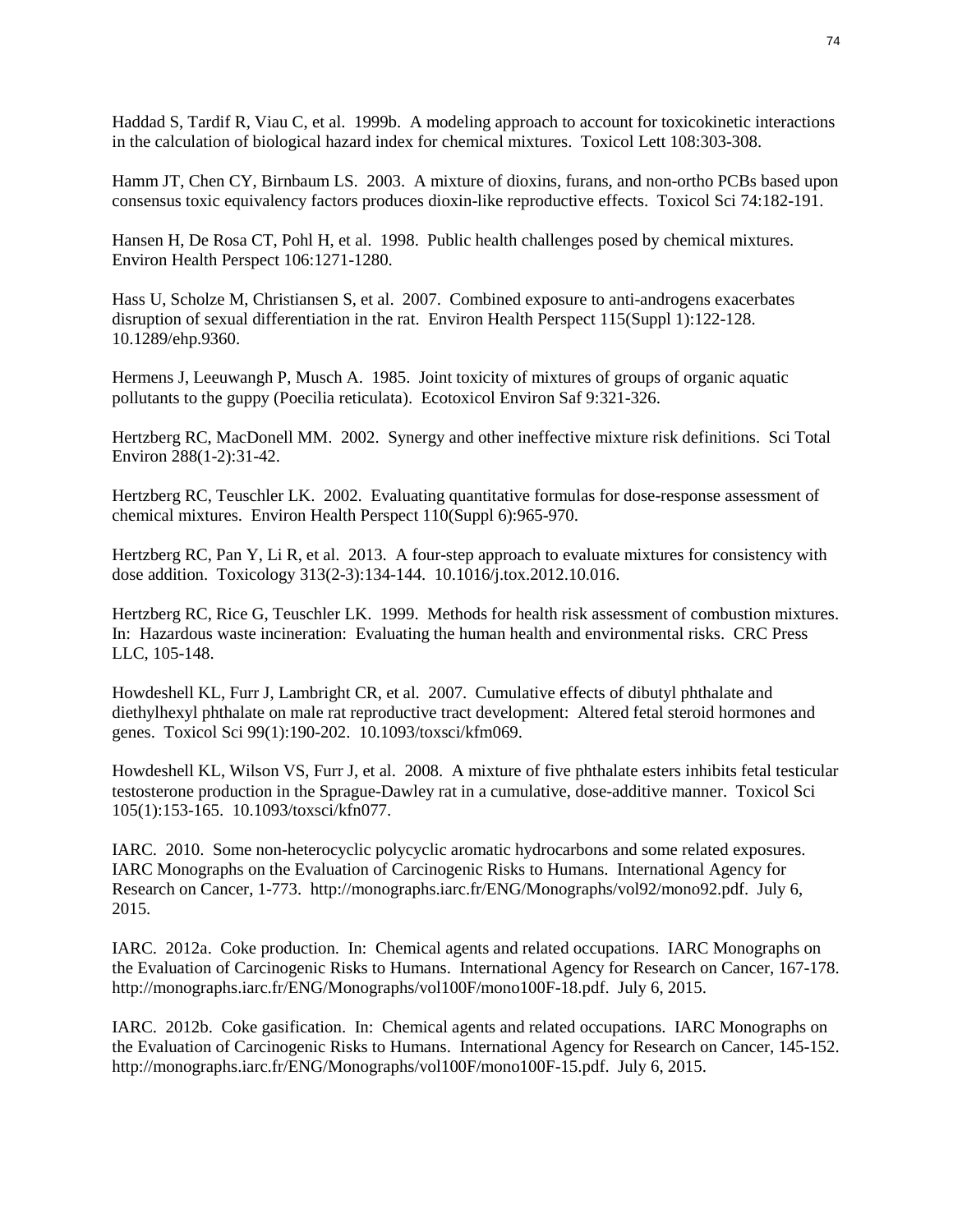IARC. 2014. Diesel and gasoline engine exhausts. In: Diesel and gasoline engine exhausts and some nitroarenes. IARC Monographs on the Evaluation of Carcinogenic Risks to Humans. International Agency for Research on Cancer, 39-467. http://monographs.iarc.fr/ENG/Monographs/vol105/mono105.pdf. July 6, 2015.

IRIS. 1998a. Benzo [a] pyrene (BaP); (CASRN 50-32-8). IRIS Summary. Washington, DC: Integrated Risk Information System. U.S. Environmental Protection Agency. http://www.epa.gov/iris/subst/0136.htm. July 16, 2015.

IRIS. 1998b. Ethylbenzene; (CASRN 100-41-4). IRIS Summary. Washington, DC: Integrated Risk Information System. U.S. Environmental Protection Agency. http://www.epa.gov/iris/subst/0051.htm. July 22, 2015.

IRIS. 2003b. Vinyl chloride; CASRN 75-01-4. Chemical assessment summary. Washington, DC: Integrated Risk Information System. U.S. Environmental Protection Agency. https://cfpub.epa.gov/ncea/iris/iris\_documents/documents/subst/1001\_summary.pdf. November 22, 2016.

IRIS. 2003c. Xylenes; CASRN 1330-20-7. Chemical assessment summary. Washington, DC: Integrated Risk Information System. U.S. Environmental Protection Agency. https://cfpub.epa.gov/ncea/iris/iris\_documents/documents/subst/0270\_summary.pdf. November 22, 2016.

IRIS. 2007. Toluene; (CASRN 108-88-3). IRIS Summary. Washington, DC: Integrated Risk Information System. U.S. Environmental Protection Agency. http://www.epa.gov/iris/subst/0118.htm. July 22, 2015.

IRIS. 2011a. Dichloromethane; CASRN 75-09-2. Chemical assessment summary. Washington, DC: Integrated Risk Information System. U.S. Environmental Protection Agency. https://cfpub.epa.gov/ncea/iris/iris\_documents/documents/subst/0070\_summary.pdf. November 22, 2016.

IRIS. 2011b. Trichloroethylene; CASRN 79-01-6; 09/28/2011. Chemical assessment summary. Washington, DC: Integrated Risk Information System. U.S. Environmental Protection Agency. https://cfpub.epa.gov/ncea/iris/iris\_documents/documents/subst/0199\_summary.pdf. November 22, 2016.

IRIS. 2012. 2,3,7,8-Tetrachlorodibenzo-p-dioxin (TCDD); CASRN 1746-01-6. Chemical assessment summary. Washington, DC: Integrated Risk Information System. U.S. Environmental Protection Agency. https://cfpub.epa.gov/ncea/iris/iris\_documents/documents/subst/1024\_summary.pdf. November 22, 2016.

IRIS. 2015. A-Z List of substances. Washington, DC: Integrated Risk Information System. U.S. Environmental Protection Agency.

http://cfpub.epa.gov/ncea/iris/index.cfm?fuseaction=iris.showSubstanceList. July 21, 2015.

Jarvis IW, Dreij K, Mattsson A, et al. 2014. Interactions between polycyclic aromatic hydrocarbons in complex mixtures and implications for cancer risk assessment. Toxicology 321:27-39. 10.1016/j.tox.2014.03.012.

Johnson BL, DeRosa CT. 1995. Chemical mixtures released from hazardous waste sites: Implications for health risk assessment. Toxicology 105:145-156.

Jonker D, Woutersen RA, Feron VJ. 1996. Toxicity of mixtures of neprotoxicants with similar or dissimilar mode of action. Food Chem Toxicol 34(11-12):1075-1082.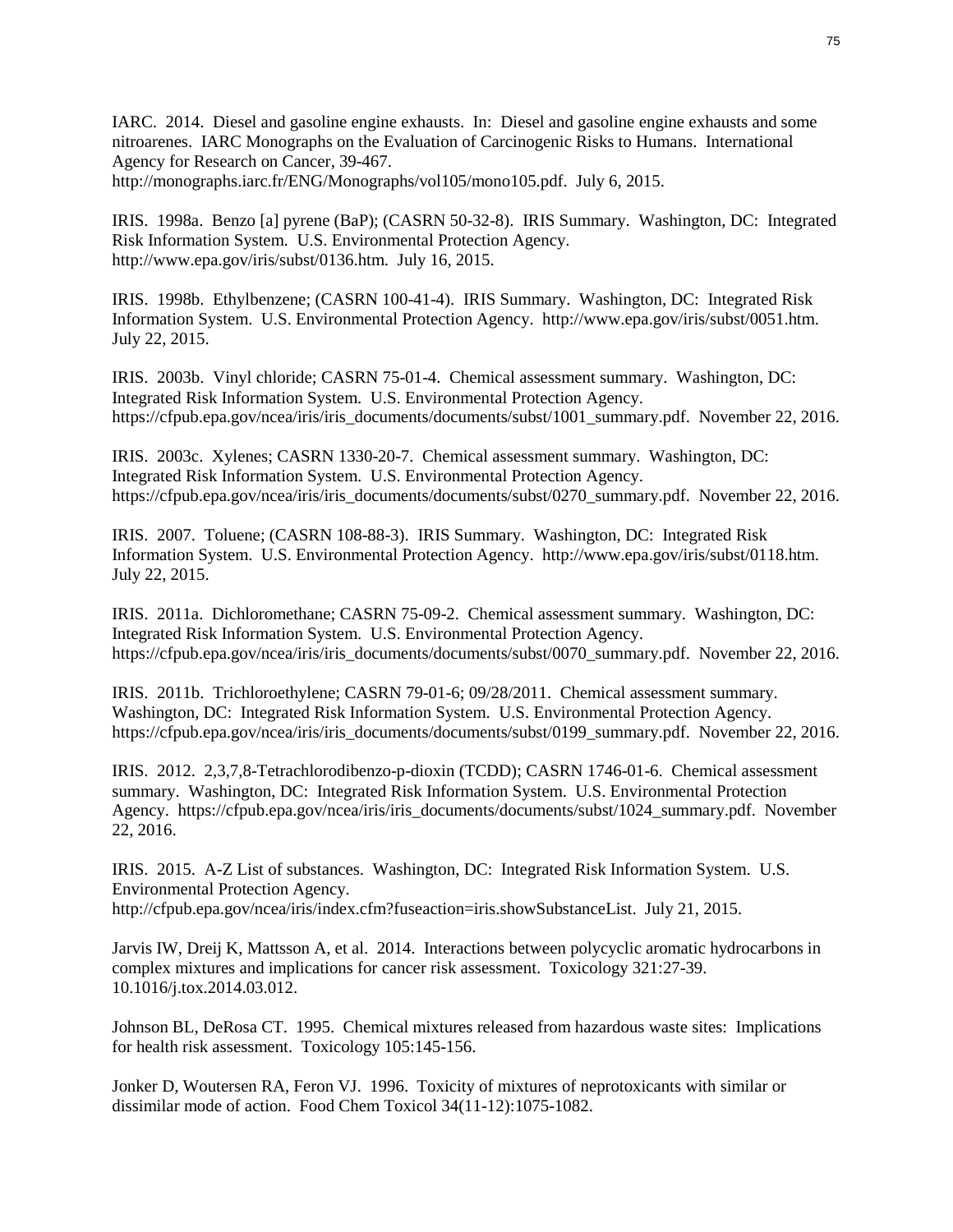Jonker D, Woutersen RA, Van Bladeren PJ, et al. 1990. 4-Week oral toxicity study of a combination of eight chemicals in rats: Comparison with the toxicity of the individual compounds. Food Chem Toxicol 28:623-631.

Jonker D, Woutersen RA, Van Bladeren PJ, et al. 1993. Subacute (4-wk) oral toxicity of a combination of four nephrotoxins in rats: Comparison with the toxicity of the individual compounds. Food Chem Toxicol 31(2):125-136.

Kjeldsen LS, Ghisari M, Bonefeld-Jorgensen EC. 2013. Currently used pesticides and their mixtures affect the function of sex hormone receptors and aromatase enzyme activity. Toxicol Appl Pharmacol 272(2):453-464. 10.1016/j.taap.2013.06.028.

Kodell RL, Chen JJ. 1994. Reducing conservatism in risk estimation for mixtures of carcinogens. Risk Anal 14(3):327-332.

Konemann H. 1981. Fish toxicity tests with mixtures of more than two chemicals: A proposal for a quantitative approach and experimental results. Toxicology 19:229-238.

Krishnan K, Brodeur J. 1991. Toxicological consequences of combined exposure to environmental pollutants. Arch Complex Environ Stud 3(3):1-20.

Krishnan K, Haddad S, Beliveau M, et al. 2002. Physiological modeling and extrapolation of pharmacokinetic interactions from binary to more complex chemical mixtures. Environ Health Perspect 110(Suppl 6):989-994.

Le Page Y, Scholze M, Kah O, et al. 2006. Assessment of xenoestrogens using three distinct estrogen receptors and the zebrafish brain aromatase gene in a highly responsive glial cell system. Environ Health Perspect 114(5):752-758.

Lemieux CL, Lambert IB, Lundstedt S, et al. 2008. Mutagenic hazards of complex polycyclic aromatic hydrocarbon mixtures in contaminated soil. Environ Toxicol Chem 27(4):978-990. 10.1897/07-157.1.

Lemieux CL, Long AS, Lambert IB, et al. 2015. In vitro mammalian mutagenicity of complex polycyclic aromatic hydrocarbon mixtures in contaminated soils. Environ Sci Technol 49(3):1787-1796. 10.1021/es504465f.

Lewis AS, Sax SN, Wason SC, et al. 2011. Non-chemical stressors and cumulative risk assessment: An overview of current initiatives and potential air pollutant interactions. Int J Environ Res Public Health 8(6):2020-2073. 10.3390/ijerph8062020.

Lewtas J. 1985. Development of a comparative potency method for cancer risk assessment of complex mixtures using short-term in vivo and in vitro bioassays. Toxicol Ind Health 1(4):193-203.

Lewtas J. 1988. Genotoxicity of complex mixtures: strategies for the identification and comparative assessment of airborne mutagens and carcinogens from combustion sources. Fundam Appl Toxicol 10:571-589.

Loewe S, Muischnek H. 1926. Effect of combinations: Mathematical basis of problem. Arch Exp Pathol Pharmakol 114:313-326.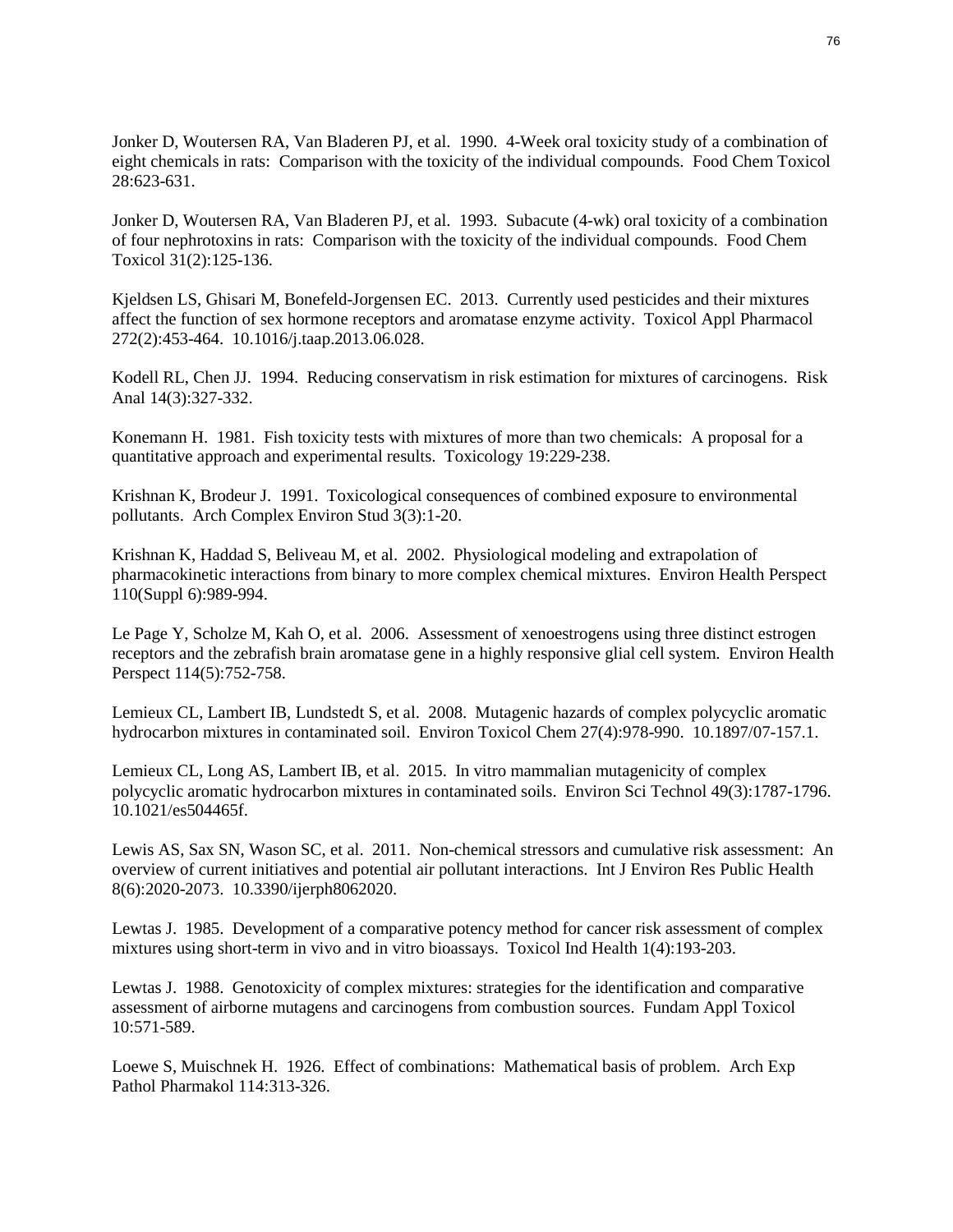Lutz WK, Vamvakas S, Kopp-Schneider A, et al. 2002. Deviation from additivity in mixture toxicity: Relevance of nonlinear dose-response relationships and cell line differences in genotoxicity assays with combinations of chemical mutagens and gamma-radiation. Environ Health Perspect 110(Suppl 6):915- 918.

Macdonell MM, Haroun LA, Teuschler LK, et al. 2013. Cumulative risk assessment toolbox: Methods and approaches for the practitioner. J Toxicology 2013:310904. 10.1155/2013/310904.

Marshall S, Gennings C, Teuschler LK, et al. 2013. An empirical approach to sufficient similarity: Combining exposure data and mixtures toxicology data. Risk Anal 33(9):1582-1595. 10.1111/risa.12015.

MassDEP. 2002. Characterizing risks posed by petroleum contaminated sites: Implementation of the MADEP VPH/EPH approach Policy #WSC-02-411. Massachusetts Department of Environmental Protection. http://www.mass.gov/eea/docs/dep/cleanup/laws/02-411bg.pdf. July 6, 2015.

McKee RH, Schreiner CA, Nicolich MJ, et al. 2013. Genetic toxicity of high-boiling petroleum substances. Regul Toxicol Pharmacol 67(Suppl 2):S75-S85.

Meek ME. 2013. International experience in addressing combined exposures: Increasing the efficiency of assessment. Toxicology 313(2-3):185-189. 10.1016/j.tox.2012.09.015.

Meek ME, Lipscomb JC. 2015. Gaining acceptance for the use of in vitro toxicity assays and QIVIVE in regulatory risk assessment. Toxicology 332:112-123.

Meek ME, Boobis AR, Crofton KM, et al. 2011. Risk assessment of combined exposure to multiple chemicals: A WHO/IPCS framework. Regul Toxicol Pharmacol 60:S1-S14. 10.1016/j.yrtph.2011.03.010.

Morello-Frosch R, Shenassa ED. 2006. The environmental "riskscape" and social inequality: Implications for explaining maternal and child health disparities. Environ Health Perspect 114(8):1150- 1153.

Moser VC, Casey M, Hamm A, et al. 2005. Neurotoxicological and statistical analyses of a mixture of five organophosphorus pesticides using a ray design. Toxicol Sci 86(1):101-115. 10.1093/toxsci/kfi163.

Moser VC, Padilla S, Simmons JE, et al. 2012. Impact of chemical proportions on the acute neurotoxicity of a mixture of seven carbamates in preweanling and adult rats. Toxicol Sci 129(1):126- 134.

Moser VC, Simmons JE, Gennings C. 2006. Neurotoxicological interactions of a five-pesticide mixture in preweanling rats. Toxicol Sci 92(1):235-245. 10.1093/toxsci/kfj189.

Mumtaz M, Colman J. 1993. The risk assessment of chemical mixtures: Fine tuning the hazard index. In: Dodd DE, Clewell HJ, Mattie DR, eds. Proceedings of the 1992 Conference on Toxicology: Applications of Advances in Toxicology to Risk Assessment. Wright-Patterson Air Force Base, OH: Armstrong Laboratory, Air Force Materiel Command, 266.

Mumtaz MM, Durkin PR. 1992. A weight-of-evidence approach for assessing interactions in chemical mixtures. Toxicol Ind Health 8(6):377-406.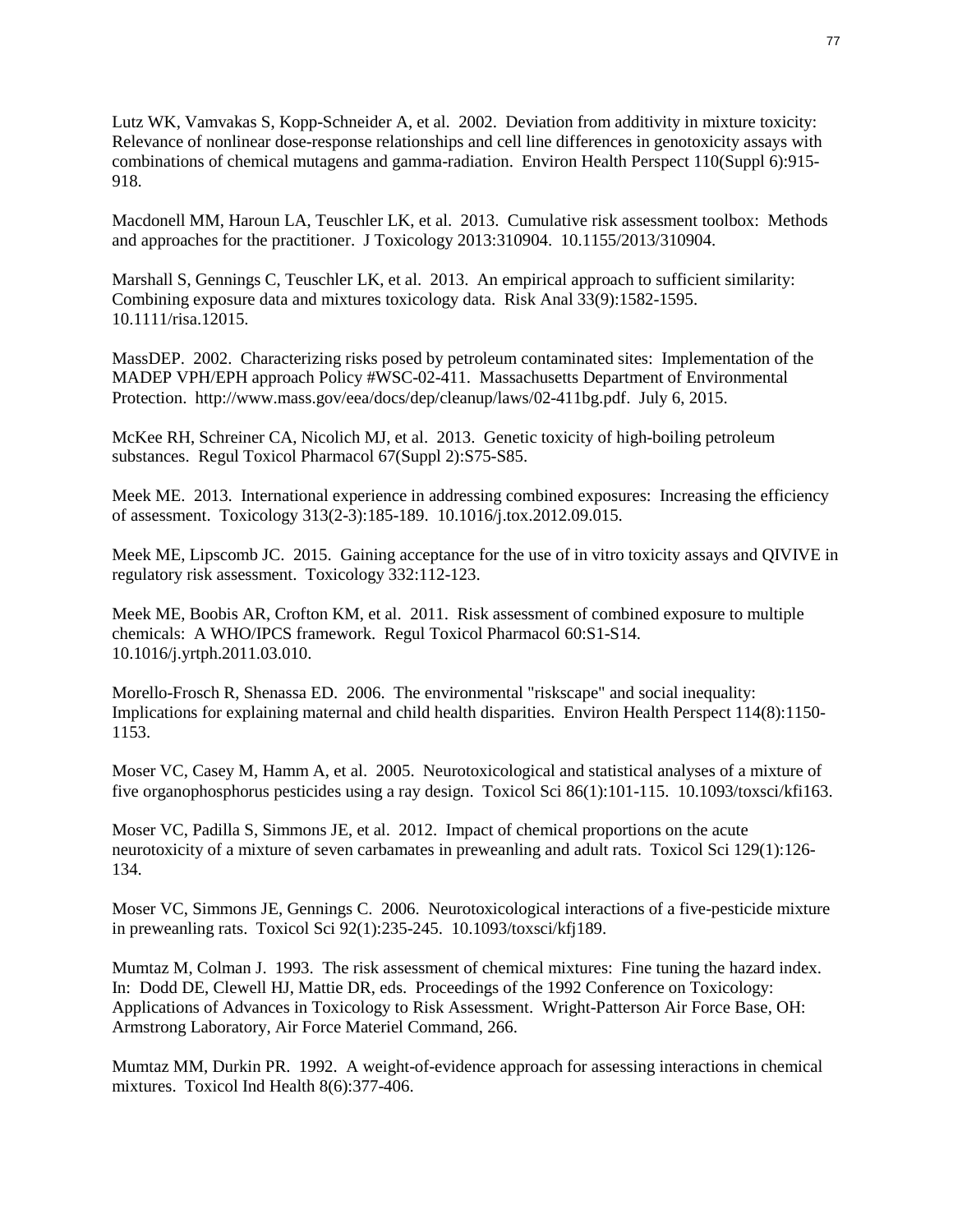Mumtaz MM, Hertzberg RC. 1993. The status of interactions data in risk assessment of chemical mixtures. In: Saxena J, ed. Hazard assessment of chemicals. Vol. 8. Washington, DC: Taylor & Francis, 47-79.

Mumtaz M, Fisher J, Blount B, et al. 2012. Application of physiologically based pharmacokinetic models in chemical risk assessment. J Toxicology 2012:904603. 10.1155/2012/904603.

Mumtaz MM, DeRosa CT, Durkin PR. 1994a. Approaches and challenges in risk assessment of chemical mixtures. In: Yang RSH, ed. Toxicology of chemical mixtures. Case studies, mechanisms, and novel approaches. San Diego, CA: Academic Press, 565-597.

Mumtaz MM, De Rosa CT, Groten J, et al. 1998. Estimation of toxicity of chemical mixtures through modeling of chemical interactions. Environ Health Perspect 106(Suppl 6):1353-1360.

Mumtaz MM, Durkin PM, Diamond GL, et al. 1994b. Exercises in the use of weight-of-evidence approach for chemical-mixture interactions. In: Hazardous waste and public health: International Congress on the health effects of hazardous waste. Princeton, NJ: Princeton Scientific Publishing Co., 637-642.

Mumtaz MM, Hansen H, Pohl HR. 2011. Mixtures and their risk assessment in toxicology. Metal ions in life sciences 8:61-80.

Mumtaz MM, Poirier KA, Colman JT. 1997. Risk assessment for chemical mixtures: Fine-tuning the hazard index approach. J Clean Technol Environ Toxicol Occup Med 6(2):189-204.

Mumtaz MM, Ruiz P, De Rosa CT. 2007. Toxicity assessment of unintentional exposure to multiple chemicals. Toxicol Appl Pharmacol 223(2):104-113. 10.1016/j.taap.2007.04.015.

Murray FJ, Gray TM, Roberts LG, et al. 2013b. Evaluating the male and female reproductive toxicity of high-boiling petroleum substances. Regul Toxicol Pharmacol 67(Suppl 2):S60-S74.

Murray FJ, Roth RN, Nicolich MJ, et al. 2013a. The relationship between developmental toxicity and aromatic-ring class profile of high-boiling petroleum substances. Regul Toxicol Pharmacol 67(Suppl 2):S46-S59.

NAS. 1974. Water quality criteria, 1972. Section III- Freshwater aquatic life and wildlife: Mixtures of two or more toxicants. National Academy of Sciences, National Academy of Engineering. II-XIX, 1-4, 106-108, 122-123. EPAR373033.

Nesnow S, Mass MJ, Ross JA, et al. 1998. Lung tumorigenic interactions in strain A/J mice of five environmental polycyclic aromatic hydrocarbons. Environ Health Perspect 106(Suppl 6):1337-1346.

Nicolich MJ, Simpson BJ, Murray FJ, et al. 2013. The development of statistical models to determine the relationship between aromatic-ring class profile and repeat-dose and developmental toxicities of highboiling petroleum substances. Regul Toxicol Pharmacol 67(Suppl 2):S10-S29.

NJDEP. 2009. A preliminary screening method to estimate cumulative environmental impacts. New Jersey Department of Environmental Protection.

http://www.state.nj.us/dep/ej/docs/ejc\_screeningmethods20091222.pdf. July 20, 2015.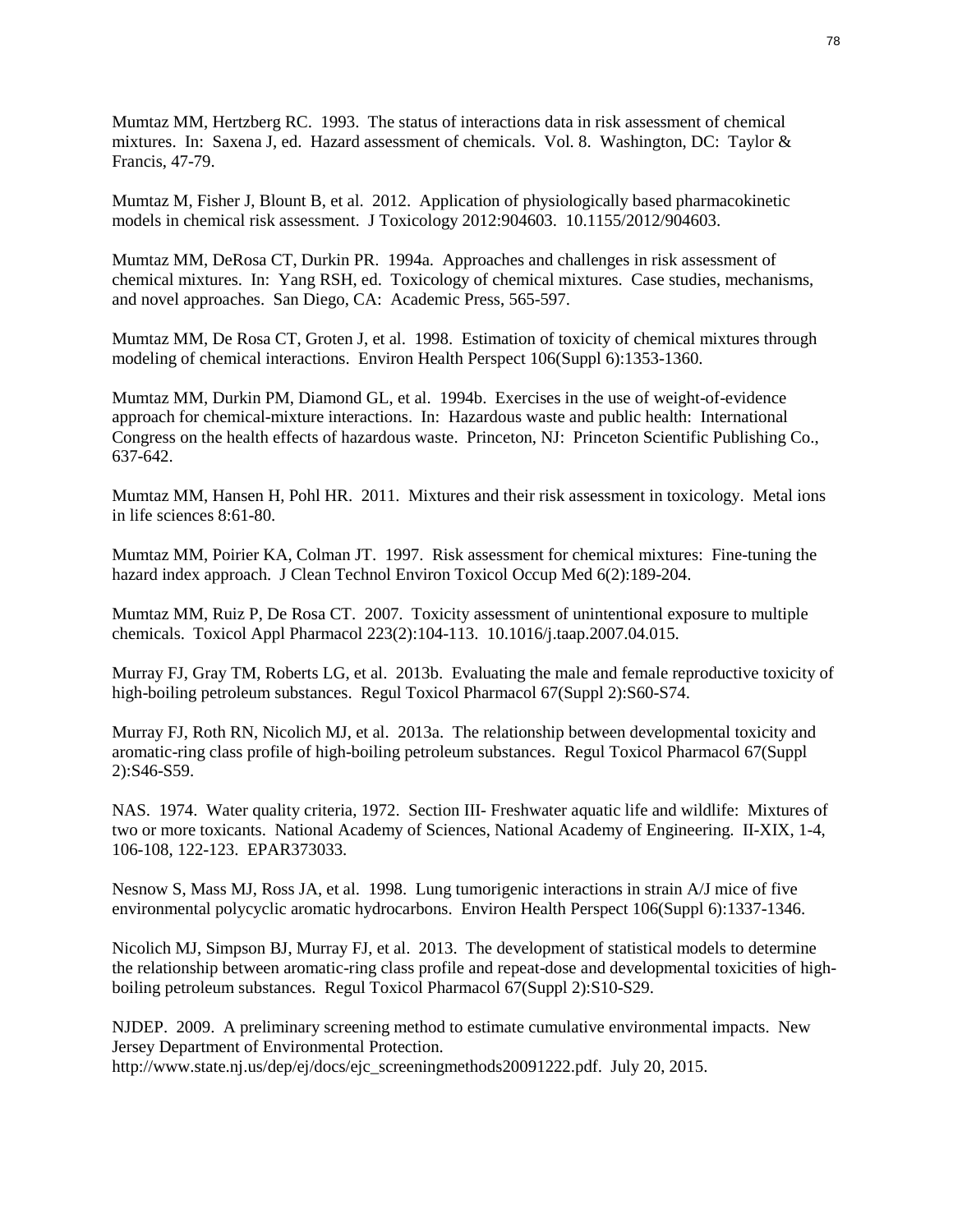Norwegian Scientific Committee for Food Safety. 2013. Combined toxic effects of multiple chemical exposures. Oslo: Vitenskapskomiteen for mattrygghet. Norwegian Scientific Committee for Food Safety. Doc. No.: 11/005-final. http://www.vkm.no/dav/906de6c1a6.pdf. July 21, 2015.

NRC. 1988. Complex mixtures. Methods for in vivo toxicity testing. Washington, DC: National Research Council, National Academy Press. 46-49.

NRC. 1989. Drinking water and health. Vol. 9. Washington, DC: National Academy of Sciences, National Research Council, National Academy Press, Safe Drinking Water Committee. 93-107, 121-132, 168-170.

NRC. 2004b. Summary. Review of the army's technical guides on assessing and managing hazards to deployed personnel. Committee on Air Quality Management in the United States, National Research Council. http://www.nap.edu/download.php?record\_id=10974#. July 22, 2015.

NRC. 2008. Summary. In: Phthalates and Cumulative Risk Assessment: The Tasks Ahead. Committee on the Health Risks of Phthalates, National Research Council,. http://www.ncbi.nlm.nih.gov/pubmed/25009926. July 22, 2015.

NRC. 2009. Science and decisions: Advancing risk assessment. Washington, DC: National Research Council. The National Academies Press. https://www.nap.edu/catalog/12209/science-and-decisionsadvancing-risk-assessment. July 10, 2015.

Ohio EPA. 2010. Guidance for assessing petroleum hydrocarbons in soil. Ohio Environmental Protection Agency. DERR-00-DI-033. http://www.epa.state.oh.us/portals/30/rules/DI-033.pdf. July 30, 3015.

Oklahoma DEQ. 2012. Land. Risk-based levels for total petroleum hydrocarbons (TPH). Oklahoma Department of Environmental Quality. http://www.deq.state.ok.us/factsheets/land/tph.pdf. July 15, 2015.

O'Neill MS, Jerrett M, Kawachi I, et al. 2003. Health, wealth, and air pollution: Advancing theory and methods. Environ Health Perspect 111(16):1861-1870.

Orton F, Ermler S, Kugathas S, et al. 2014. Mixture effects at very low doses with combinations of antiandrogenic pesticides, antioxidants, industrial pollutant and chemicals used in personal care products. Toxicol Appl Pharmacol 278(3):201-208. 10.1016/j.taap.2013.09.008.

Orton F, Rosivatz E, Scholze M, et al. 2012. Competitive androgen receptor antagonism as a factor determining the predictability of cumulative antiandrogenic effects of widely used pesticides. Environ Health Perspect 120(11):1578-1584. 10.1289/ehp.1205391.

OSHA. 1993. Air contaminants. 29 CFR Part 1910. U.S. Department of Labor. Occupational Safety and Health Administration. Fed Regist 58(124):35338-35351.

OSHA. 2001. Air contaminants. Subpart Z. Toxic and hazardous substances. Occupational Safety and Health Administration. Code of Federal Regulations 29 CFR 1910.1000. http://www.gpo.gov/fdsys/pkg/CFR-2001-title29-vol6/pdf/CFR-2001-title29-vol6-sec1910-1000.pdf. July 14, 2015.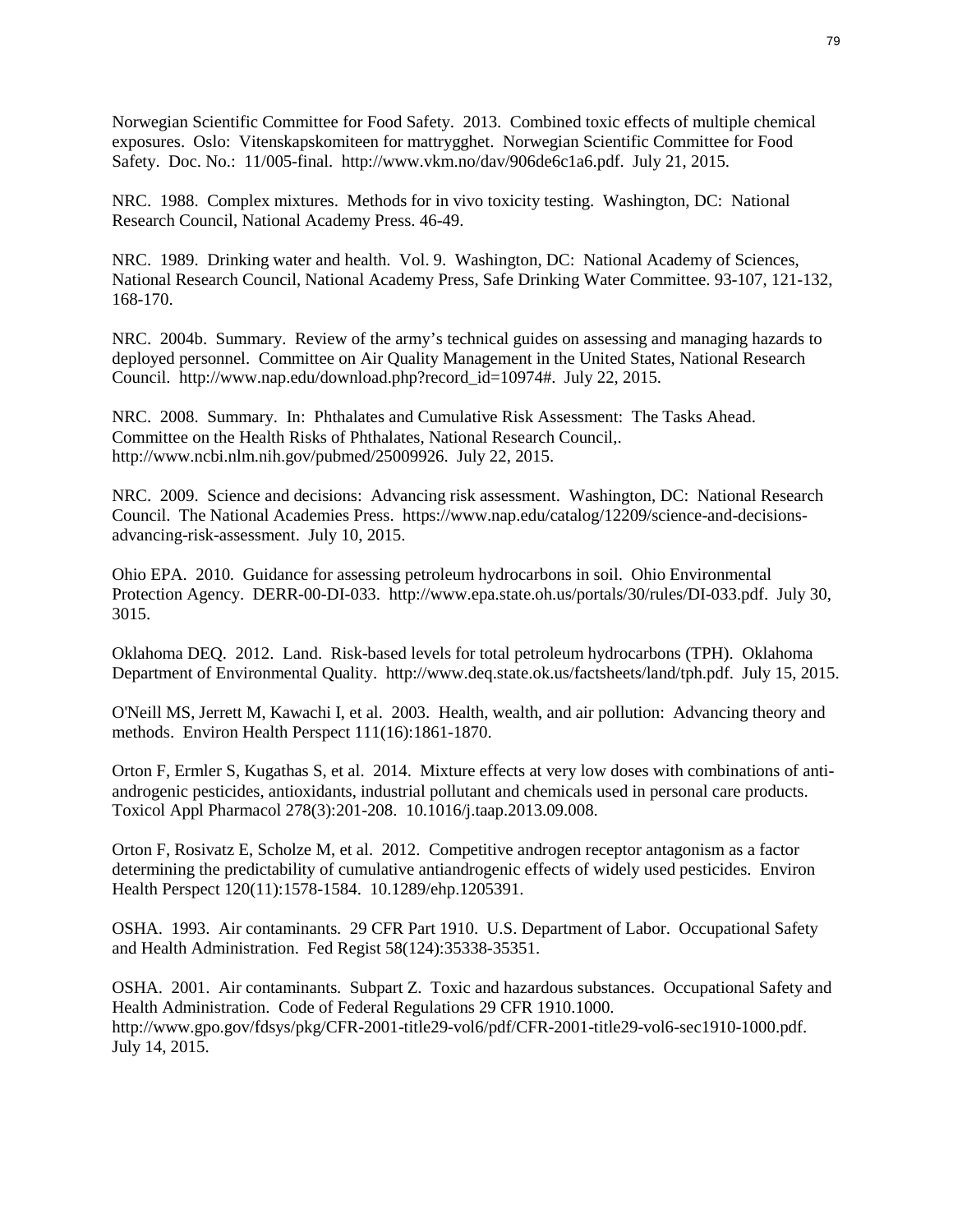Padilla S. 2006. Cumulative effects of organophosphorus or carbamate pesticides. In: Gupta RC, ed. Toxicology of organophosphate and carbamate compounds. Boston, MA: Elsevier Academic Press, 607- 615.

Payne J, Rajapakse N, Wilkins M, et al. 2000. Prediction and assessment of the effects of mixtures of four xenoestrogens. Environ Health Perspect 108(10):983-987.

Payne J, Scholze M, Kortenkamp A. 2001. Mixtures of four organochlorines enhance human breast cancer cell proliferation. Environ Health Perspect 109(4):391-397.

Pelekis M, Krishnan K. 1997. Assessing the relevance of rodent data on chemical interactions for health risk assessment purposes: A case study with dichloromethane-toluene mixture. Regul Toxicol Pharmacol 25:79-86.

Plackett RL, Hewlett PS. 1952. Quantal responses to mixtures of poisons. J R Stat Soc Ser B 14(2):141- 163.

Pohl HR, Abadin HG. 2008. Chemical mixtures: Evaluation of risk for child-specific exposures in a multi-stressor environment. Toxicol Appl Pharmacol 233(1):116-125. 10.1016/j.taap.2008.01.015.

Pohl H, Holler J. 1995. Halogenated aromatic hydrocarbons and toxicity equivalency factors (TEFs) from the public health assessment perspective. Chemosphere 31(1):2547-2559.

Pohl H, DeRosa C, Holler J. 1995. Public health assessment for dioxins exposure from soil. Chemosphere 31(1):2437-2454. 10.1016/0045-6535(95)00114-N.

Pohl HR, Hansen H, Chou CH. 1997. Public health guidance values for chemical mixtures: Current practice and future directions. Regul Toxicol Pharmacol 26:322-329.

Pohl HR, McClure P, De Rosa CT. 2004. Persistent chemicals found in breast milk and their possible interactions. Environ Toxicol Pharmacol 18(3):259-266.

Pohl HR, Mumtaz MM, Scinicariello F, et al. 2009. Binary weight-of-evidence evaluations of chemical interactions--15 years of experience. Regul Toxicol Pharmacol 54(3):264-271. 10.1016/j.yrtph.2009.05.003.

Pohl HR, Roney N, Wilbur S, et al. 2003. Six interaction profiles for simple mixtures. Chemosphere 53(2):183-197. 10.1016/s0045-6535(03)00436-3.

Rajapakse N, Silva E, Kortenkamp A. 2002. Combining xenoestrogens at levels below individual noobserved-effect concentrations dramatically enhances steroid hormone action. Environ Health Perspect 110(9):917-921.

Rajapakse N, Silva E, Scholze M, et al. 2004. Deviation from additivity with estrogenic mixtures containing 4-nonylphenol and 4-tert-octylphenol detected in the E-SCREEN assay. Environ Sci Technol 38(23):6343-6352.

Rice GE, Teuschler LK, Bull RJ, et al. 2009. Evaluating the similarity of complex drinking-water disinfection by-product mixtures: overview of the issues. J Toxicol Environ Health A 72(7):429-436. 10.1080/15287390802608890.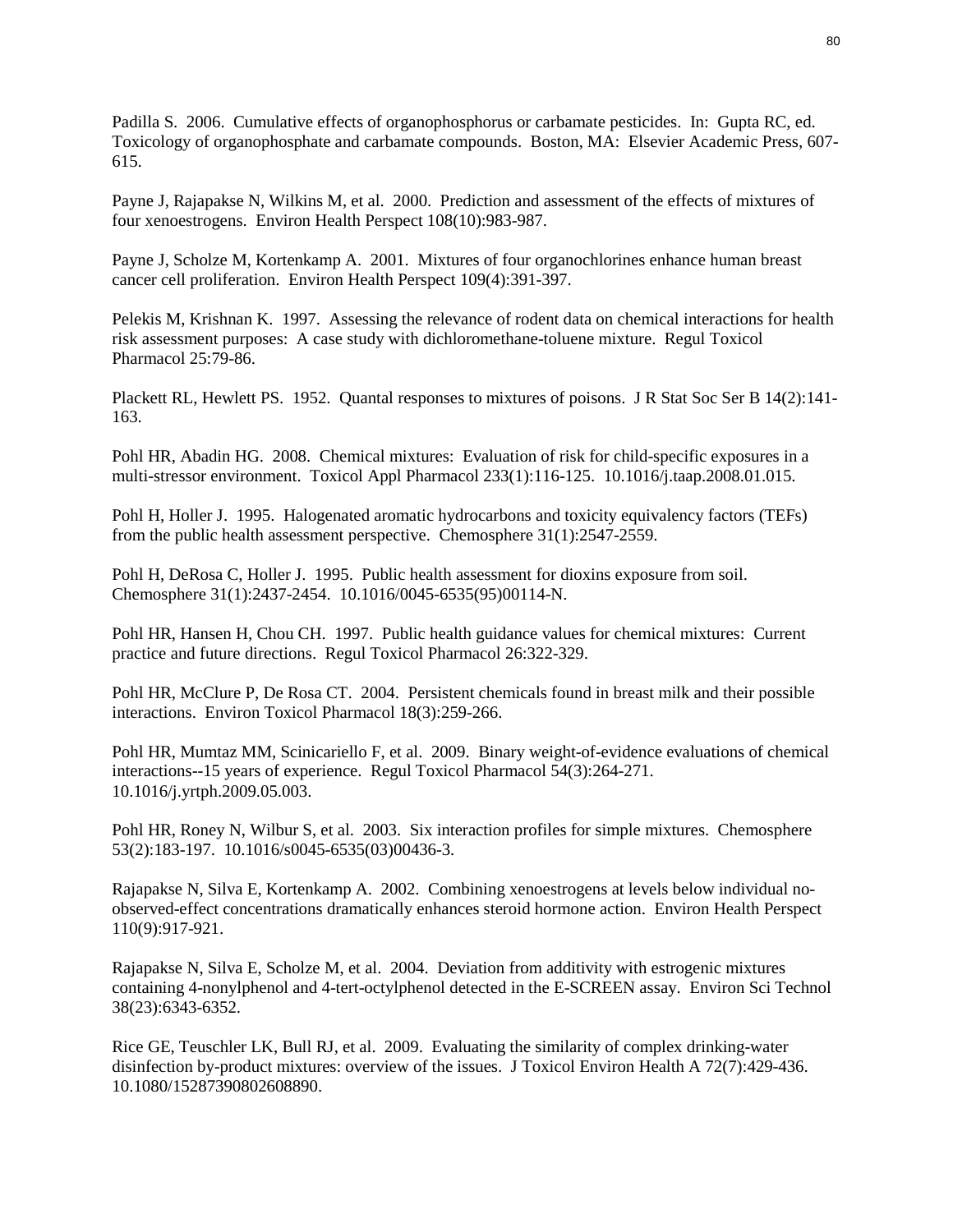Rider CV, Boekelheide K, Catlin N, et al. 2014. Cumulative risk: Toxicity and interactions of physical and chemical stressors. Toxicol Sci 137(1):3-11. 10.1093/toxsci/kft228.

Rider CV, Furr J, Wilson VS, et al. 2008. A mixture of seven antiandrogens induces reproductive malformations in rats. Int J Androl 31(2):249-262. 10.1111/j.1365-2605.2007.00859.x.

Roth RN, Simpson BJ, Nicolich MJ, et al. 2013. The relationship between repeat-dose toxicity and aromatic-ring class profile of high-boiling petroleum substances. Regul Toxicol Pharmacol 67(Suppl 2):S30-S45.

Safe SH. 1998. Hazard and risk assessment of chemical mixtures using the toxic equivalency factor approach. Environ Health Perspect 106(Suppl 4):1051-1058.

Seed J, Brown RP, Olin SS, et al. 1995. Chemical mixtures: Current risk assessment methodologies and future directions. Regul Toxicol Pharmacol 22(1):76-94. 10.1006/rtph.1995.1071.

Sexton K. 2012. Cumulative risk assessment: An overview of methodological approaches for evaluating combined health effects from exposure to multiple environmental stressors. Int J Environ Res Public Health 9(2):370-390. 10.3390/ijerph9020370.

Shin HM, Ernstoff A, Arnot JA, et al. 2015. Risk-based high-throughput chemical screening and prioritization using exposure models and in vitro bioactivity assays. Environ Sci Technol 49(11):6760- 6771.

Siddens LK, Larkin A, Krueger SK, et al. 2012. Polycyclic aromatic hydrocarbons as skin carcinogens: Comparison of benzo[a]pyrene, dibenzo[def,p]chrysene and three environmental mixtures in the FVB/N mouse. Toxicol Appl Pharmacol 264(3):377-386. 10.1016/j.taap.2012.08.014.

Silva E, Rajapakse N, Kortenkamp A. 2002. Something from "nothing"--eight weak estrogenic chemicals combined at concentrations below NOECs produce significant mixture effects. Environ Sci Technol 36(8):1751-1756.

Silva E, Rajapakse N, Scholze M, et al. 2011. Joint effects of heterogeneous estrogenic chemicals in the E-screen-exploring the applicability of concentration addition. Toxicol Sci 122(2):383-394. 10.1093/toxsci/kfr103.

Simmons JE, Berman E. 1989. Toxicity of complex waste mixtures: A comparison of observed and predicted lethality. J Toxicol Environ Health 27(3):275-286. 10.1080/15287398909531299. http://www.ncbi.nlm.nih.gov/pubmed/2754754.

Smyth HF, Weil CS, West JS, et al. 1969. An exploration of joint toxic action: Twenty-seven industrial chemicals intubated in rats in all possible pairs. Toxicol Appl Pharmacol 14:340-347.

Smyth HF, Weil CS, West JS, et al. 1970. An exploration of joint toxic action. II. Equitoxic versus equivolume mixtures. Toxicol Appl Pharmacol 17:498-503.

Starr JM, Scollon EJ, Hughes MF, et al. 2012. Environmentally relevant mixtures in cumulative assessments: An acute study of toxicokinetics and effects on motor activity in rats exposed to a mixture of pyrethroids. Toxicol Sci 130(2):309-318. 10.1093/toxsci/kfs245.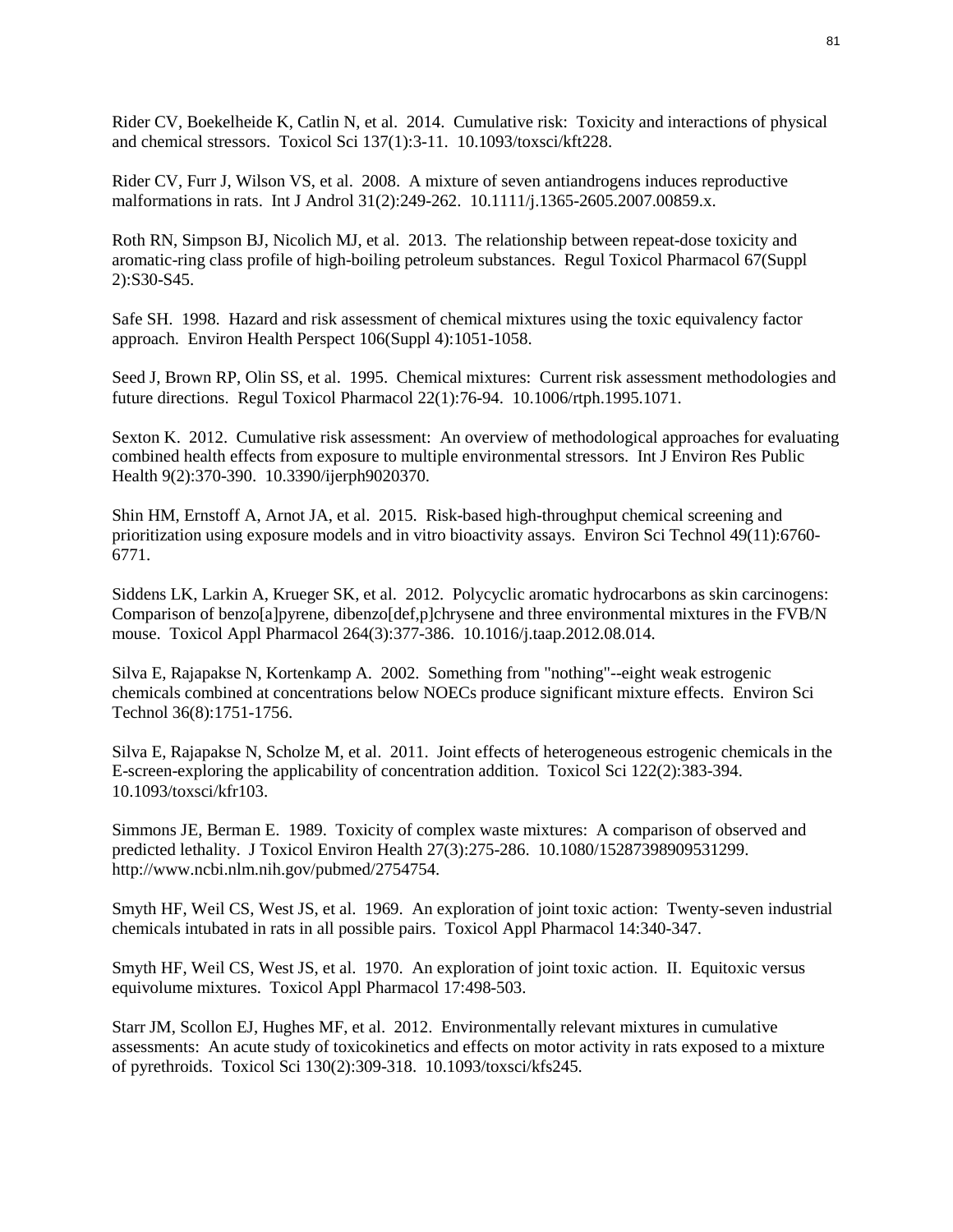Stork LG, Gennings C, Carter WH, et al. 2008. Empirical evaluation of sufficient similarity in doseresponse for environmental risk assessment of chemical mixtures. Journal of Agricultural, Biological, and Environmental Statistics 13(3):313-333. 10.1198/108571108X336304.

Su JG, Morello-Frosch R, Jesdale BM, et al. 2009. An index for assessing demographic inequalities in cumulative environmental hazards with application to Los Angeles, California. Environ Sci Technol 43(20):7626-7634. 10.1021/es901041p.

Svendsgaard DJ, Hertzberg RC. 1994. Statistical methods for the toxicological evaluation of the additivity assumption as used in the Environmental Protection Agency Chemical Mixture Risk Assessment Guidelines. In: Yang RSH, ed. Toxicology of chemical mixtures. Case studies, mechanisms, and novel approaches. San Diego, CA: Academic Press, 599-642.

Tajima O, Schoen ED, Feron VJ, et al. 2002. Statistically designed experiments in a tiered approach to screen mixtures of Fusarium mycotoxins for possible interactions. Food Chem Toxicol 40:685-695.

Tan YM, Clewell H, Campbell J, et al. 2011. Evaluating pharmacokinetic and pharmacodynamic interactions with computational models in supporting cumulative risk assessment. Int J Environ Res Public Health 8(5):1613-1630. 10.3390/ijerph8051613.

Tardif R, Charest-Tardif G, Brodeur J, et al. 1997. Physiologically based pharmacokinetic modeling of a ternary mixture of alkyl benzenes in rats and humans. Toxicol Appl Pharmacol 144:120-134.

Teuschler LK. 2007. Deciding which chemical mixtures risk assessment methods work best for what mixtures. Toxicol Appl Pharmacol 223(2):139-147. 10.1016/j.taap.2006.07.010.

Thomas RS, Philbert MA, Auerbach SS, et al. 2013. Incorporating new technologies into toxicity testing and risk assessment: Moving from the 21st century vision to a data-driven framework. Toxicol Sci 136(1):4-18.

Tian D, Zheng W, He G, et al. 2015. Predicting cytotoxicity of complex mixtures in high cancer incidence regions of the Huai River Basin based on GC-MS spectrum with partial least squares regression. Environ Res 137:391-397. 10.1016/j.envres.2014.12.027.

Tilton SC, Siddens LK, Krueger SK, et al. 2015. Mechanism-based classification of PAH mixtures to predict carcinogenic potential. Toxicol Sci 146(1):135-145. 10.1093/toxsci/kfv080.

Total Petroleum Hydrocarbon Criteria Working Group. 1997. Development of fraction specific reference doses (RfDs) and reference concentrations (RfCs) for total petroleum hydrocarbons (TPH). Total Petroleum Hydrocarbon Criteria Working Group series volume 4. Amherst, MA: Chevron, British Petroleum, Total Petroleum Hydrocarbon Criteria Working Group. Amherst Scientific Publishers.

Total Petroleum Hydrocarbon Criteria Working Group. 1998a. Analysis of petroleum hydrocarbons in environmental media. Total Petroleum Hydrocarbon Criteria Working Group series volume 1. Amherst, MA: Total Petroleum Hydrocarbon Criteria Working Group. Amherst Scientific Publishers.

Total Petroleum Hydrocarbon Criteria Working Group. 1998b. Composition of petroleum mixtures. Total Petroleum Hydrocarbon Criteria Working Group series volume 2. Amherst, MA: Total Petroleum Hydrocarbon Criteria Working Group. Amherst Scientific Publishers.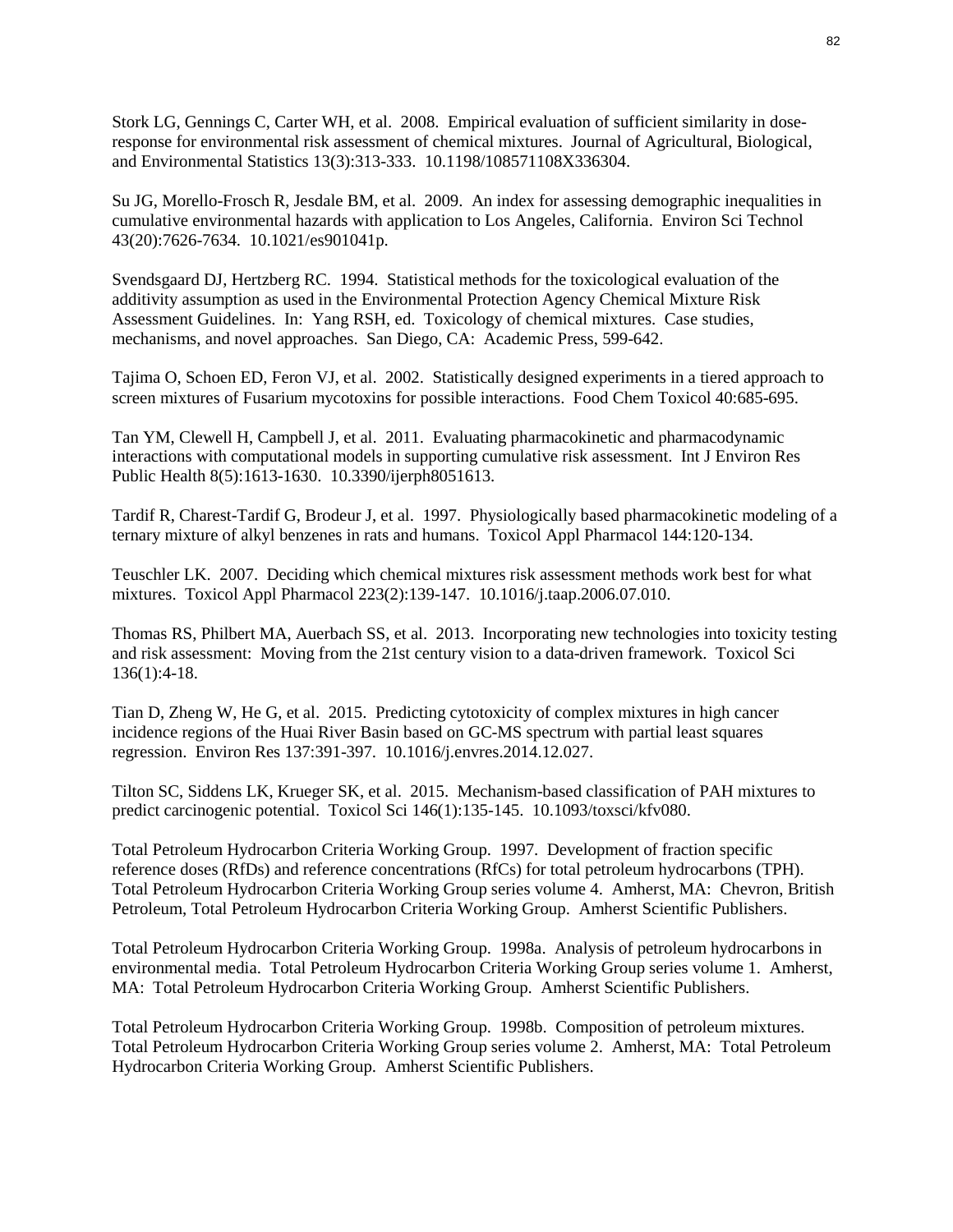Van den Berg M, Birnbaum L, Bosveld ATC, et al. 1998. Toxic equivalency factors (TEFs) for PCBs, PCDDs, PCDFs for humans and wildlife. Environ Health Perspect 106(12):775-792.

Van den Berg M, Birnbaum LS, Denison M, et al. 2006. The 2005 World Health Organization reevaluation of human and mammalian toxic equivalency factors for dioxins and dioxin-like compounds. Toxicol Sci 93(2):223-241. 10.1093/toxsci/kfl055.

van Meeuwen JA, ter Burg W, Piersma AH, et al. 2007. Mixture effects of estrogenic compounds on proliferation and pS2 expression of MCF-7 human breast cancer cells. Food Chem Toxicol 45:2319- 2330.

Ventura GT, Hall GJ, Nelson RK, et al. 2011. Analysis of petroleum compositional similarity using multiway principal components analysis (MPCA) with comprehensive two-dimensional gas chromatographic data. J Chromatogr A 1218(18):2584-2592. 10.1016/j.chroma.2011.03.004.

Verhaar HJ, Morroni JR, Reardon KF, et al. 1997. A proposed approach to study the toxicology of complex mixtures of petroleum products: the integrated use of QSAR, lumping analysis and PBPK/PD modeling. Environ Health Perspect 105(Suppl 1):179-195.

Wade MG, Foster WG, Younglai EV, et al. 2002. Effects of subchronic exposure to a complex mixture of persistent contaminants in male rats: systemic, immune, and reproductive effects. Toxicol Sci 67(1):131-143.

Walker NJ, Crockett PW, Nyska A, et al. 2005. Dose-additive carcinogenicity of a defined mixture of "dioxin-like compounds". Environ Health Perspect 113(1):43-48.

Weisman WH. 1998. Total petroleum hydrocarbon criteria working group: A risk based approach for the management of total petroleum hydrocarbons in soil. J Soil Contam 7(1):1-15.

Wetmore BA. 2015. Quantitative in vitro-to-in vivo extrapolation in a high-throughput environment. Toxicology 332:94-101.

Wetmore BA, Wambaugh JF, Ferguson SS, et al. 2012. Integration of dosimetry, exposure, and highthroughput screening data in chemical toxicity assessment. Toxicol Sci 125(1):157-174.

WHO. 1999. Guidelines for community noise. Geneva: World Health Organization. http://whqlibdoc.who.int/hq/1999/a68672.pdf. July 21, 2015.

Wilkinson CF, Christoph GR, Julien E, et al. 2000. Assessing the risks of exposures to multiple chemicals with a common mechanism of toxicity: How to cumulate? Regul Toxicol Pharmacol 31(1):30-43. 10.1006/rtph.1999.1361.

Withey JR, Hall JW. 1975. The joint toxic action of perchloroethylene with benzene or toluene in rats. Toxicology 4:5-15.

Wolansky MJ, Gennings C, DeVito MJ, et al. 2009. Evidence for dose-additive effects of pyrethroids on motor activity in rats. Environ Health Perspect 117(10):1563-1570. 10.1289/ehp.0900667.

Yang RS, Thomas RS, Gustafson DL, et al. 1998. Approaches to developing alternative and predictive toxicology based on PBPK/PD and QSAR modeling. Environ Health Perspect 106(Suppl 6):1385-1393.